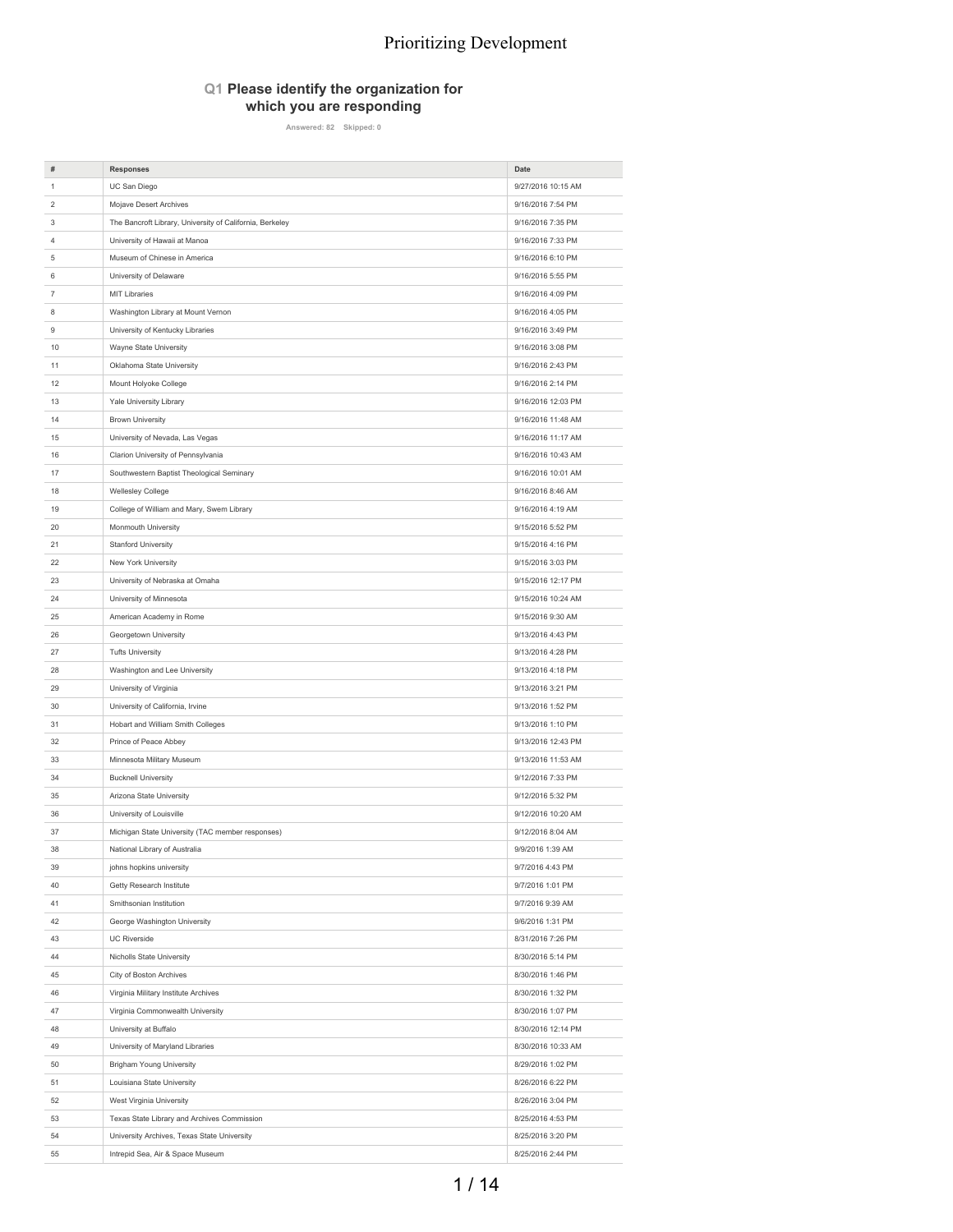| 56 | <b>Harvard University</b>                          | 8/25/2016 12:20 PM |
|----|----------------------------------------------------|--------------------|
| 57 | University of Kansas                               | 8/25/2016 12:07 PM |
| 58 | Swarthmore College                                 | 8/24/2016 1:43 PM  |
| 59 | University of Michigan                             | 8/23/2016 10:37 AM |
| 60 | Princeton Theological Seminary                     | 8/22/2016 9:50 AM  |
| 61 | Rockefeller Archive Center                         | 8/17/2016 9:10 AM  |
| 62 | Middlebury College                                 | 8/16/2016 9:35 AM  |
| 63 | Cambridge Public Library                           | 8/15/2016 4:02 PM  |
| 64 | Glencairn Museum                                   | 8/15/2016 3:18 PM  |
| 65 | Wildlife Conservation Society Library and Archives | 8/15/2016 3:03 PM  |
| 66 | Penn State University                              | 8/15/2016 2:32 PM  |
| 67 | The Strong                                         | 8/15/2016 1:57 PM  |
| 68 | Smith College                                      | 8/15/2016 1:56 PM  |
| 69 | <b>Grand Valley State University</b>               | 8/15/2016 1:45 PM  |
| 70 | Arkansas State University                          | 8/15/2016 1:44 PM  |
| 71 | <b>Litchfield Historical Society</b>               | 8/12/2016 10:11 AM |
| 72 | Duke University                                    | 8/10/2016 10:55 AM |
| 73 | Pennsylvania State Archives                        | 8/5/2016 9:50 AM   |
| 74 | CWRU Kelvin Smith Library                          | 8/4/2016 9:42 AM   |
| 75 | Cold Srping Harbor Laboratory Archives             | 8/1/2016 11:29 AM  |
| 76 | University of California, Santa Cruz               | 7/28/2016 7:21 PM  |
| 77 | University of Tennessee at Chattanooga             | 7/27/2016 2:19 PM  |
| 78 | Westminster Theological Seminary                   | 7/27/2016 1:49 PM  |
| 79 | Haverford College                                  | 7/27/2016 12:53 PM |
| 80 | Augustana College                                  | 7/27/2016 12:28 PM |
| 81 | Stephen F Austin State University                  | 7/27/2016 12:12 PM |
| 82 | American Academy in Rome                           | 7/27/2016 11:52 AM |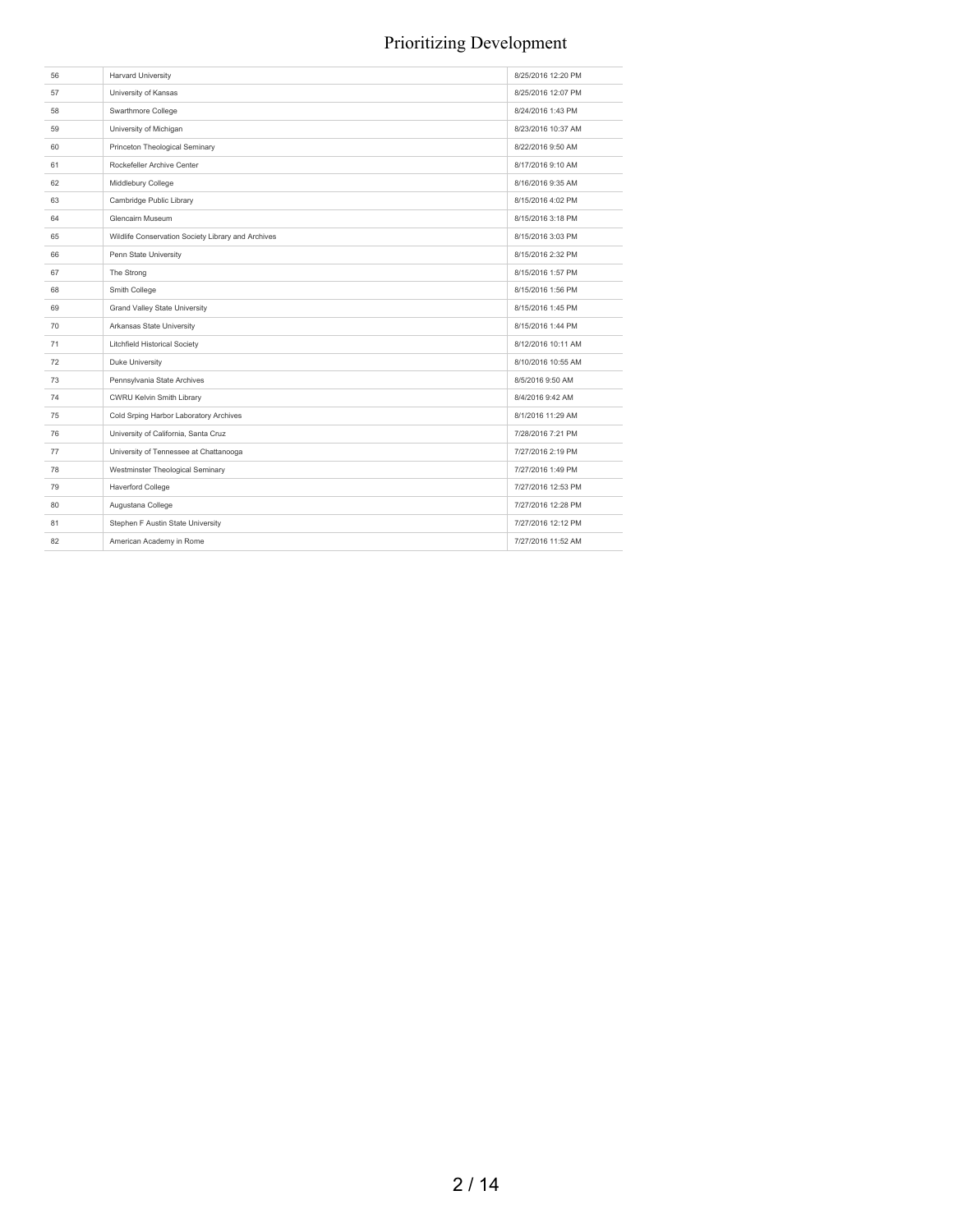

# 0% 10% 20% 30% 40% 50% 60% 70% 80% 90% 100%

| <b>Answer Choices</b><br><b>Responses</b><br>32.93%<br>27<br>Very Large<br>13.41%<br>11<br>Large<br>13<br>15.85%<br>Medium<br>19.51%<br>16<br>Small<br>18.29%<br>15<br>Very Small |  |  |
|-----------------------------------------------------------------------------------------------------------------------------------------------------------------------------------|--|--|
|                                                                                                                                                                                   |  |  |
|                                                                                                                                                                                   |  |  |
|                                                                                                                                                                                   |  |  |
|                                                                                                                                                                                   |  |  |
|                                                                                                                                                                                   |  |  |
|                                                                                                                                                                                   |  |  |
| 82<br>Total                                                                                                                                                                       |  |  |

## 3 / 14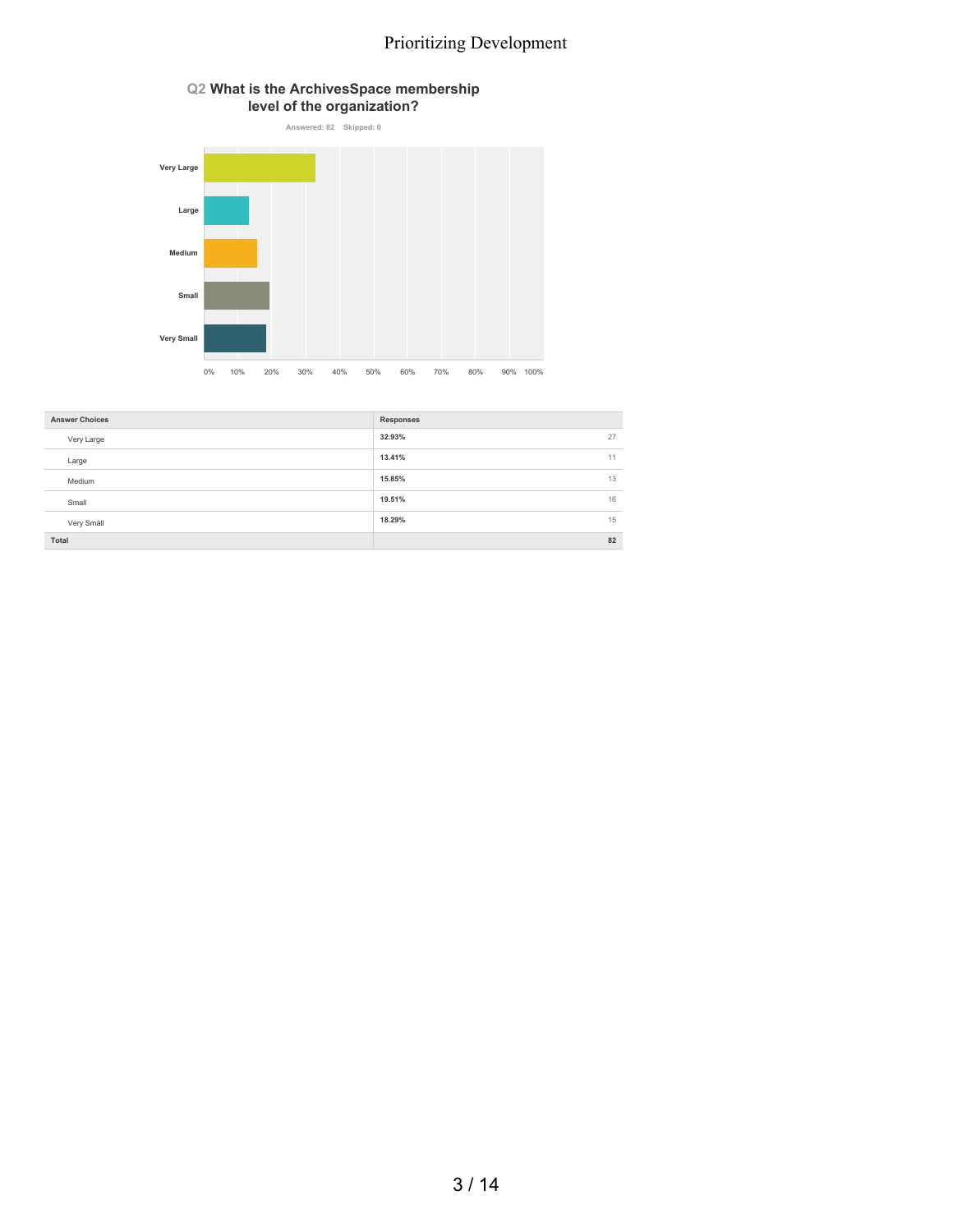**Q4 Please rank the epics listed below according to their importance for your organization. Rank the most important epic as no. 1, the second most important as no. 2, and so forth. To view the stories associated with an epic, click on the corresponding URL in the cover message for the survey.**



|            |          |        |        |       |       | 6     |        |       | 9     | 10     | 11       | 12    | 13    | 14    | 15    | 16    | 17       | 18       | 19       | 20       |     |
|------------|----------|--------|--------|-------|-------|-------|--------|-------|-------|--------|----------|-------|-------|-------|-------|-------|----------|----------|----------|----------|-----|
| Accessions | 14.63%   | 14.63% | 7.32%  | 2.44% | 3.66% | 8.54% | 3.66%  | 7.32% | 6.10% | 2.44%  | 3.66%    | 4.88% | 1.22% | 3.66% | 3.66% | 3.66% | 1.22%    | $0.00\%$ | $0.00\%$ | $0.00\%$ | 0.0 |
|            | 12       |        |        |       |       |       |        |       |       |        |          |       |       |       |       |       |          |          |          |          |     |
| Resources  | 26.83%   | 14.63% | 15.85% | 2.44% | 7.32% | 4.88% | 3.66%  | 3.66% | 3.66% | 3.66%  | 2.44%    | 0.00% | 1.22% | 1.22% | 1.22% | 0.00% | $0.00\%$ | $0.00\%$ | $0.00\%$ | $0.00\%$ | 1.2 |
|            | 22       | 12     | 13     |       |       |       |        |       |       |        |          |       |       |       |       |       |          |          |          |          |     |
| Digital    | 6.10%    | 10.98% | 8.54%  | 2.44% | 1.22% | 4.88% | 4.88%  | 2.44% | 7.32% | 6.10%  | $0.00\%$ | 7.32% | 6.10% | 3.66% | 9.76% | 1.22% | 9.76%    | 0.00%    | $0.00\%$ | $0.00\%$ | 0.0 |
| Objects    |          |        |        |       |       |       |        |       |       |        |          |       |       |       |       |       |          |          |          |          |     |
| Dates      | $0.00\%$ | 1.22%  | 2.44%  | 7.32% | 6.10% | 3.66% | 10.98% | 2.44% | 9.76% | 13.41% | 7.32%    | 6.10% | 8.54% | 7.32% | 0.00% | 3.66% | 2.44%    | $0.00\%$ | $0.00\%$ | $0.00\%$ | 0.0 |
|            |          |        |        |       |       |       |        |       |       |        |          |       |       |       |       |       |          |          |          |          |     |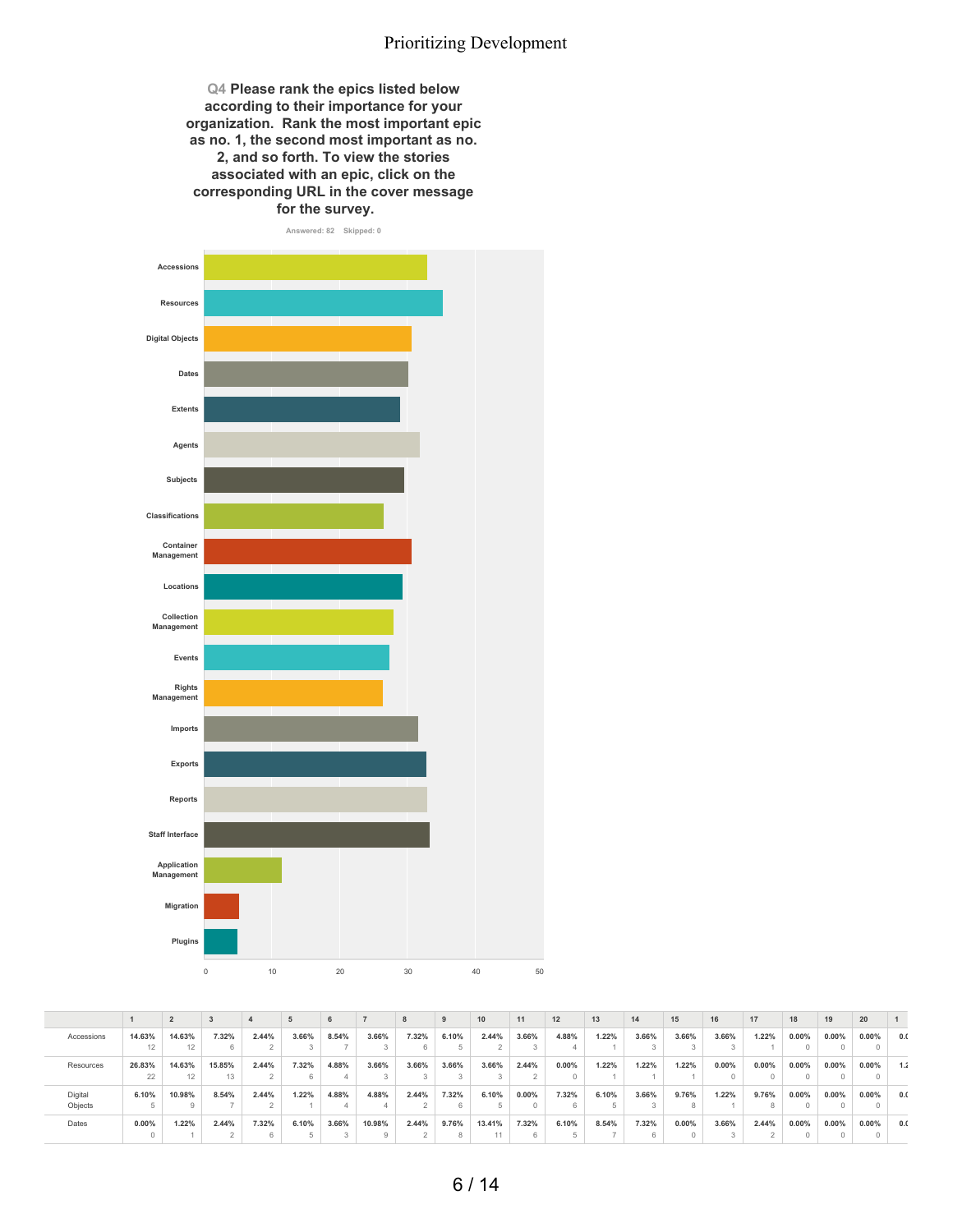| Extents                   | 1.22%<br>$\overline{1}$ | 2.44%<br>$\overline{2}$ | 2.44%<br>$\overline{2}$ | 3.66%<br>3              | 1.22%<br>$\overline{1}$ | 1.22%<br>$\overline{1}$ | 6.10%<br>5              | 7.32%<br>6              | 7.32%<br>6              | 7.32%<br>6              | 6.10%<br>5              | 12.20%<br>10            | 7.32%<br>6              | 13.41%<br>11            | 7.32%<br>6              | 4.88%<br>$\overline{4}$ | 1.22%<br>$\overline{1}$ | 0.00%<br>$\circ$      | 0.00%<br>$\circ$        | 0.00%<br>$\circ$  | 0.0  |
|---------------------------|-------------------------|-------------------------|-------------------------|-------------------------|-------------------------|-------------------------|-------------------------|-------------------------|-------------------------|-------------------------|-------------------------|-------------------------|-------------------------|-------------------------|-------------------------|-------------------------|-------------------------|-----------------------|-------------------------|-------------------|------|
| Agents                    | 0.00%<br>$\circ$        | 3.66%<br>3              | 4.88%<br>$\overline{4}$ | 19.51%<br>16            | 7.32%<br>6              | 9.76%<br>8              | 6.10%<br>5              | 12.20%<br>10            | 3.66%<br>3              | 4.88%<br>$\Delta$       | 7.32%<br>6              | 2.44%<br>$\overline{2}$ | 4.88%<br>$\overline{4}$ | 0.00%<br>$\circ$        | 2.44%<br>$\overline{2}$ | 3.66%<br>3              | 0.00%<br>$\circ$        | 0.00%<br>$\Omega$     | 0.00%<br>$\circ$        | 0.00%<br>$\circ$  | 0.0  |
| Subjects                  | 0.00%<br>$\Omega$       | 1.22%                   | 2.44%<br>$\overline{2}$ | 4.88%<br>$\overline{4}$ | 9.76%<br>8              | 2.44%<br>$\overline{2}$ | 7.32%<br>6              | 7.32%<br>6              | 8.54%<br>$\overline{7}$ | 3.66%<br>3              | 8.54%<br>7              | 12.20%<br>10            | 4.88%<br>$\overline{4}$ | 7.32%<br>6              | 7.32%<br>6              | 3.66%<br>3              | 1.22%                   | 0.00%<br>$\Omega$     | 0.00%<br>$\overline{0}$ | 0.00%<br>$\circ$  | 0.0  |
| Classifications           | 2.44%<br>$\overline{2}$ | 1.22%                   | 0.00%<br>$\circ$        | 1.22%<br>$\overline{1}$ | 2.44%<br>$\overline{2}$ | 1.22%                   | 3.66%<br>3              | 0.00%<br>$\circ$        | 3.66%<br>3              | 7.32%<br>6              | 0.00%<br>$\Omega$       | 10.98%<br>9             | 7.32%<br>6              | 9.76%<br>8              | 6.10%<br>5              | 9.76%<br>8              | 25.61%<br>21            | 0.00%<br>$\Omega$     | 0.00%<br>$\Omega$       | 0.00%<br>$\Omega$ | 0.0  |
| Container<br>Management   | 1.22%<br>$\overline{1}$ | 3.66%<br>3              | 6.10%<br>5              | 3.66%<br>3              | 9.76%<br>8              | 8.54%<br>7              | 7.32%<br>6              | 6.10%<br>5              | 7.32%<br>6              | 7.32%<br>6              | 3.66%<br>3              | 8.54%<br>$\overline{7}$ | 4.88%<br>$\overline{4}$ | 6.10%<br>5              | 2.44%<br>$\overline{2}$ | 4.88%<br>$\overline{4}$ | 1.22%<br>$\overline{1}$ | 0.00%<br>$\mathbf{0}$ | 0.00%<br>$\circ$        | 0.00%<br>$\circ$  | 1.2  |
| Locations                 | 2.44%<br>$\overline{2}$ | 3.66%<br>3              | 2.44%<br>2              | 2.44%<br>$\overline{2}$ | 4.88%<br>$\overline{4}$ | 8.54%<br>$\overline{7}$ | 2.44%<br>2              | 8.54%<br>$\overline{7}$ | 4.88%<br>$\overline{4}$ | 6.10%<br>5              | 8.54%<br>$\overline{7}$ | 3.66%<br>3              | 7.32%<br>6              | 4.88%<br>$\overline{4}$ | 9.76%<br>8              | 8.54%<br>$\overline{7}$ | 3.66%<br>3              | 0.00%<br>$\Omega$     | 0.00%<br>$\circ$        | 0.00%<br>$\circ$  | 0.0  |
| Collection<br>Management  | 2.44%<br>$\overline{2}$ | 2.44%<br>2              | 3.66%<br>3              | 3.66%<br>3              | 1.22%<br>$\overline{1}$ | 1.22%                   | 6.10%<br>5              | 6.10%<br>5              | 4.88%<br>$\overline{4}$ | 2.44%<br>$\overline{2}$ | 9.76%<br>8              | 3.66%<br>3              | 9.76%<br>8              | 1.22%<br>$\overline{1}$ | 7.32%<br>6              | 9.76%<br>8              | 17.07%<br>14            | 0.00%<br>$\circ$      | 0.00%<br>$\circ$        | 0.00%<br>$\circ$  | 0.0  |
| Events                    | 0.00%<br>$\circ$        | 0.00%<br>$\circ$        | 0.00%<br>$\circ$        | 0.00%<br>$\circ$        | 3.66%<br>3              | 6.10%<br>5              | 4.88%<br>$\overline{4}$ | 2.44%<br>$\overline{2}$ | 7.32%<br>6              | 4.88%<br>$\overline{4}$ | 6.10%<br>5              | 6.10%<br>5              | 8.54%<br>$\overline{7}$ | 13.41%<br>11            | 10.98%<br>9             | 9.76%<br>8              | 8.54%<br>$\overline{7}$ | 0.00%<br>$\Omega$     | 0.00%<br>$\Omega$       | 0.00%<br>$\circ$  | 1.2  |
| Rights<br>Management      | 1.22%<br>$\overline{1}$ | 0.00%<br>$\Omega$       | 1.22%<br>$\overline{1}$ | 0.00%<br>$\circ$        | 0.00%<br>$\circ$        | 0.00%<br>$\Omega$       | 3.66%<br>3              | 2.44%<br>$\overline{2}$ | 4.88%<br>$\overline{4}$ | 4.88%<br>$\overline{4}$ | 7.32%<br>6              | 3.66%<br>3              | 13.41%<br>11            | 10.98%<br>$\,9$         | 9.76%<br>8              | 20.73%<br>17            | 8.54%<br>$\overline{7}$ | 0.00%<br>$\Omega$     | 0.00%<br>$\Omega$       | 0.00%<br>$\circ$  | 0.0  |
| Imports                   | 8.54%<br>$\overline{7}$ | 0.00%<br>$\Omega$       | 8.54%<br>$\overline{7}$ | 12.20%<br>10            | 8.54%<br>$\overline{7}$ | 6.10%<br>5              | 8.54%<br>$\overline{7}$ | 3.66%<br>3              | 4.88%<br>$\overline{4}$ | 2.44%<br>$\overline{2}$ | 4.88%<br>$\overline{4}$ | 6.10%<br>5              | 1.22%<br>$\overline{1}$ | 2.44%<br>$\overline{2}$ | 3.66%<br>3              | 3.66%<br>3              | 7.32%<br>6              | 0.00%<br>$\circ$      | 0.00%<br>$\circ$        | 0.00%<br>$\circ$  | 1.2  |
| Exports                   | 6.10%<br>5              | 7.32%<br>6              | 9.76%<br>8              | 6.10%<br>5              | 9.76%<br>8              | 8.54%<br>$\overline{7}$ | 7.32%<br>6              | 9.76%<br>8              | 3.66%<br>3              | 4.88%<br>$\overline{4}$ | 7.32%<br>6              | 0.00%<br>$\circ$        | 3.66%<br>3              | 2.44%<br>$\overline{2}$ | 3.66%<br>3              | 2.44%<br>$\overline{2}$ | 0.00%<br>$\Omega$       | 0.00%<br>$\Omega$     | 0.00%<br>$\circ$        | 0.00%<br>$\circ$  | 0.0  |
| Reports                   | 8.54%<br>$\overline{7}$ | 14.63%<br>12            | 3.66%<br>3              | 8.54%<br>$\overline{7}$ | 10.98%<br>9             | 9.76%<br>8              | 3.66%<br>3              | 6.10%<br>5              | 2.44%<br>$\overline{2}$ | 6.10%<br>5              | 3.66%<br>3              | 3.66%<br>3              | 0.00%<br>$\circ$        | 0.00%<br>$\circ$        | 6.10%<br>5              | 1.22%                   | 3.66%<br>3              | 0.00%<br>$\Omega$     | 0.00%<br>$\circ$        | 0.00%<br>$\circ$  | 1.2  |
| Staff Interface           | 10.98%<br>9             | 10.98%<br>9             | 13.41%<br>11            | 12.20%<br>10            | 4.88%<br>$\overline{4}$ | 7.32%<br>6              | 2.44%<br>$\overline{2}$ | 4.88%<br>$\overline{4}$ | 2.44%<br>$\overline{2}$ | 4.88%<br>$\overline{4}$ | 6.10%<br>5              | 1.22%<br>$\overline{1}$ | 2.44%<br>$\overline{2}$ | 4.88%<br>$\overline{4}$ | 1.22%<br>$\mathbf{1}$   | 1.22%<br>$\overline{1}$ | 1.22%<br>$\overline{1}$ | 0.00%<br>$\circ$      | 0.00%<br>$\circ$        | 0.00%<br>$\circ$  | 0.0  |
| Application<br>Management | 0.00%<br>$\overline{0}$ | 0.00%<br>$\Omega$       | 0.00%<br>$\circ$        | 0.00%<br>$\circ$        | 0.00%<br>$\circ$        | 0.00%<br>$\Omega$       | 0.00%<br>$\circ$        | 0.00%<br>$\circ$        | 0.00%<br>$\circ$        | 0.00%<br>$\circ$        | 0.00%<br>$\circ$        | 0.00%<br>$\circ$        | 0.00%<br>$\circ$        | 0.00%<br>$\circ$        | 0.00%<br>$\circ$        | 0.00%<br>$\circ$        | 0.00%<br>$\circ$        | 0.00%<br>$\circ$      | 0.00%<br>$\circ$        | 0.00%<br>$\circ$  | 0.0  |
| Migration                 | 0.00%<br>$\overline{0}$ | 0.00%<br>$\circ$        | 0.00%<br>$\circ$        | 0.00%<br>$\circ$        | 0.00%<br>$\circ$        | 0.00%<br>$\Omega$       | 0.00%<br>$\circ$        | 0.00%<br>$\circ$        | 0.00%<br>$\circ$        | 0.00%<br>0              | 0.00%<br>$\circ$        | 0.00%<br>$\circ$        | 0.00%<br>$\circ$        | 0.00%<br>$\circ$        | 0.00%<br>$\circ$        | 0.00%<br>$\circ$        | 0.00%<br>$\circ$        | 0.00%<br>$\Omega$     | 0.00%<br>$\circ$        | 0.00%<br>$\circ$  | 16.6 |
| Plugins                   | 0.00%<br>$\circ$        | 0.00%<br>$\circ$        | 0.00%<br>$\circ$        | 0.00%<br>$\circ$        | 0.00%<br>$\circ$        | 0.00%<br>$\circ$        | 0.00%<br>$\circ$        | 0.00%<br>$\circ$        | 0.00%<br>$\circ$        | 0.00%<br>$\circ$        | 0.00%<br>$\circ$        | 0.00%<br>$\circ$        | 0.00%<br>$\circ$        | 0.00%<br>$\circ$        | 0.00%<br>$\circ$        | 0.00%<br>$\circ$        | 0.00%<br>$\circ$        | 0.00%<br>$\circ$      | 0.00%<br>$\circ$        | 0.00%<br>$\circ$  | 0.0  |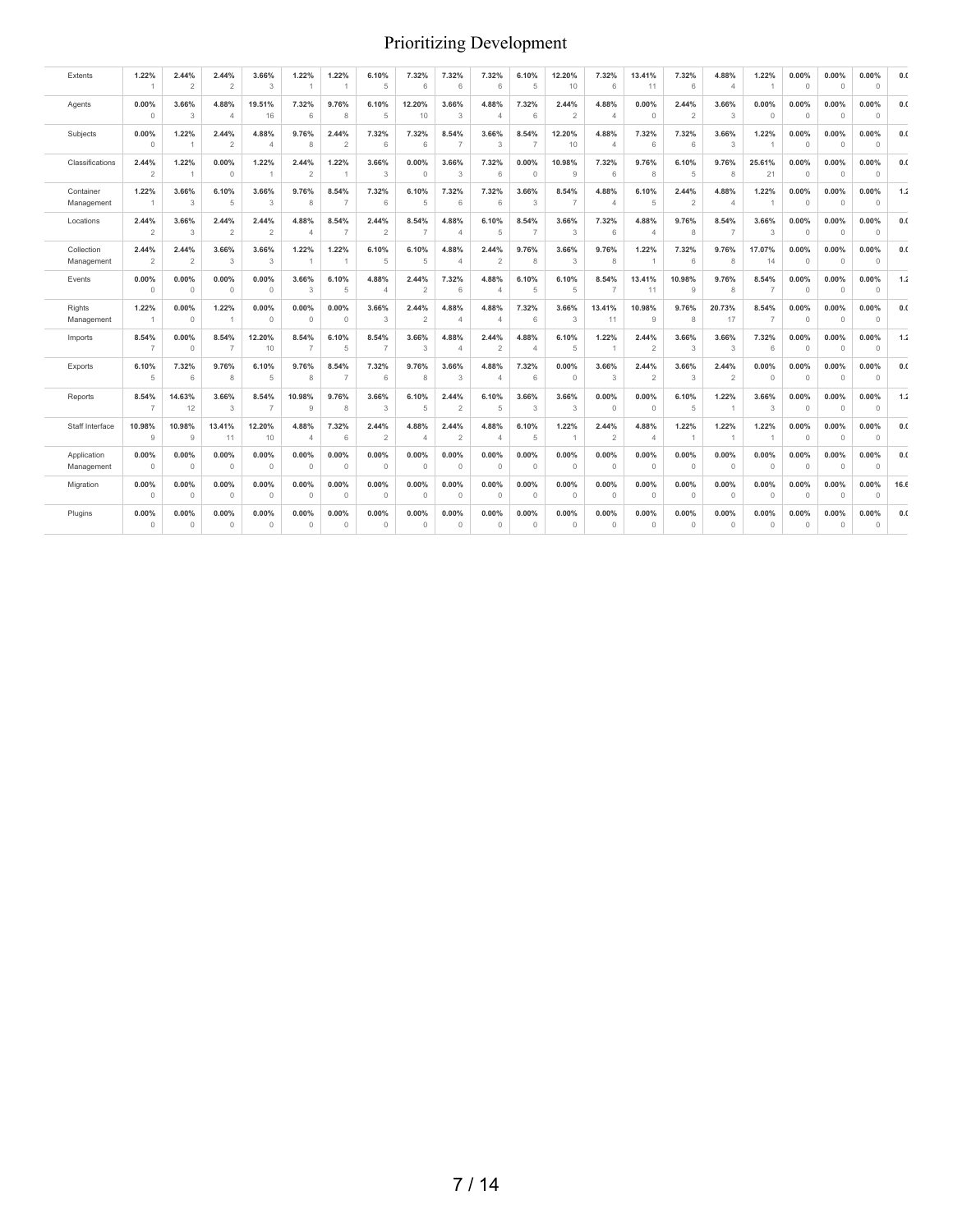**Q5 Please indicate the "pain points" that the ArchivesSpace application has for your organization. For example, "the inadequacy of the public interface is preventing full deployment of the application" or "the rights module needs to support granular permission/restriction statements," etc. Enter "Not Applicable" if you repository is not experiencing any pain points.**

**Answered: 82 Skipped: 0**

|                | <b>Responses</b>                                                                                                                                                                                                                                                                                                                                                                                                                                                                                                                                                                                                                                                                                                                                                                                                                                                                                                                                                                                                                                             | <b>Date</b>        |
|----------------|--------------------------------------------------------------------------------------------------------------------------------------------------------------------------------------------------------------------------------------------------------------------------------------------------------------------------------------------------------------------------------------------------------------------------------------------------------------------------------------------------------------------------------------------------------------------------------------------------------------------------------------------------------------------------------------------------------------------------------------------------------------------------------------------------------------------------------------------------------------------------------------------------------------------------------------------------------------------------------------------------------------------------------------------------------------|--------------------|
|                | ArchivesSpace has data modelling that is much more sophisticated than the Archivists' Toolkit, which is great. But the<br>staff interface hasn't caught up, and it has tons of limitations (in addition to being ugly).                                                                                                                                                                                                                                                                                                                                                                                                                                                                                                                                                                                                                                                                                                                                                                                                                                      | 9/27/2016 10:15 AM |
| $\overline{c}$ | Not Applicable                                                                                                                                                                                                                                                                                                                                                                                                                                                                                                                                                                                                                                                                                                                                                                                                                                                                                                                                                                                                                                               | 9/16/2016 7:54 PM  |
| 3              | The difficulty of batch importing events data is preventing full migration of our legacy data. The inability to edit the<br>controlled value list for rights_statement_IP_status does not allow us to describe the intellectual property status of<br>collection items at the detail we need. The inability to add display values for controlled value terms through the user<br>interface prevents us from using those value lists effectively.                                                                                                                                                                                                                                                                                                                                                                                                                                                                                                                                                                                                             | 9/16/2016 7:35 PM  |
| $\overline{4}$ | [I conducted a separate online survey to collect feedback from staff at my institutions. The following are comments<br>submitted (for #6 also). Please note that some of the comments may not be relevant.] - Reference paging/ use<br>statistics for collections - When deleting an archival object from a resource, it collapses the whole object tree, so say if<br>you were working at the sub-sub-sub series level, you have to go back and navigate there again. - When using rapid<br>data entry mode, if you choose certain columns to be visible and others not, the next time you log in to work again,<br>those preferences are gone, and you have to re-select which columns you want again. There should be a way to store<br>those preferences for future use. - When adding a note to a resource, the "Content" text box in the sub-note is fixed<br>height, making it very tedious to edit a long note. The box should be expandable, in the way that the "Title" text box is.<br>(Ref: https://archivesspace.atlassian.net/browse/AR-1220). | 9/16/2016 7:33 PM  |
| 5              | I would like to insert URL somewhere in the description, a similar function as the digital object does, but instead of an<br>image, lead to a webpage; In the instance, the digital object is not easy to control as the location, you have to do all<br>the way down to the end to create or modify                                                                                                                                                                                                                                                                                                                                                                                                                                                                                                                                                                                                                                                                                                                                                         | 9/16/2016 6:10 PM  |
| 6              | Need to be able to print Accessions; Issues with searching/browsing Accessions/Resources                                                                                                                                                                                                                                                                                                                                                                                                                                                                                                                                                                                                                                                                                                                                                                                                                                                                                                                                                                     | 9/16/2016 5:55 PM  |
| 7              | the inadequacy of the Staff interface is very problematic for our Reference archivists to do their job. For example, they<br>now have to click and open every single Archival Object that is part of a serach result set because the associated<br>Resource ID doesn't show in the results. This is a very large time suck that was not a problem in ATK where the list of<br>results showed the collection ID for every folder/item that came back as part of a search result set.                                                                                                                                                                                                                                                                                                                                                                                                                                                                                                                                                                          | 9/16/2016 4:09 PM  |
| 8              | We do wish the public interface was more user friendly and represented the data more clearly. The pdf export finding<br>aids also do not seem to format correct - most specifically with the "General Note" section appearing larger than the<br>title. We wish there were more types of reports and that unique reports (where we choose fields to include) were an<br>option.                                                                                                                                                                                                                                                                                                                                                                                                                                                                                                                                                                                                                                                                              | 9/16/2016 4:05 PM  |
| 9              | Reporting is an area of pain, MARC export, events are still very clunky and we are concerned that they add little value.                                                                                                                                                                                                                                                                                                                                                                                                                                                                                                                                                                                                                                                                                                                                                                                                                                                                                                                                     | 9/16/2016 3:49 PM  |
| 10             | * Getting our inventories into resource records (please see #6). * Would love to be able to create the related event in<br>the resource or accession record. GREAT idea! * Would be helpful for agents to provide a common name field, like a<br>MARC 400 or 410 field. * Public interface work- although we won't be able to make use of it until our inventories are<br>imported.                                                                                                                                                                                                                                                                                                                                                                                                                                                                                                                                                                                                                                                                          | 9/16/2016 3:08 PM  |
| 11             | Poor public interface and not user friendly. Database errors with duplicate ID's. Don't like the new container<br>management plugin in 1.5. Rapid data entry freezes - may be related to our duplicate ID problem. Be able to add<br>standard language in Notes without having to copy and paste in each resource record.                                                                                                                                                                                                                                                                                                                                                                                                                                                                                                                                                                                                                                                                                                                                    | 9/16/2016 2:43 PM  |
| 12             | We are just getting started with AS so haven't encountered many obstacles yet, but a significant pain point (or really<br>workflow we need to fully develop) is exporting/extracting digital object records for import/ingest into our digital<br>collection. A more robust MODS export would be great.                                                                                                                                                                                                                                                                                                                                                                                                                                                                                                                                                                                                                                                                                                                                                      | 9/16/2016 2:14 PM  |
| 13             | In the latest version of ArchivesSpace 1.5, there is a bug (which has been reported in Jira) that makes it so that the<br>"Manage Top Containers" function can only be used by users who have repository manager or sys admin<br>permissions. Because of the regularity with which our staff currently uses this functionality in 1.4.2 (with the Yale<br>container management plug-in installed), we cannot upgrade to 1.5 until this bug is fixed.                                                                                                                                                                                                                                                                                                                                                                                                                                                                                                                                                                                                         | 9/16/2016 12:03 PM |
| 14             | Not Applicable                                                                                                                                                                                                                                                                                                                                                                                                                                                                                                                                                                                                                                                                                                                                                                                                                                                                                                                                                                                                                                               | 9/16/2016 11:48 AM |
| 15             | In order to develop cross-departmental collaboration we very much need better exports and therefore bulk exports and<br>the ability to export other types of metadata standards is very important. The reports feature is also entirely<br>inadequate. We are unable to use ArchivesSpace to produce anything useful and this is not a sustainable model for<br>use. Finally, we are waiting to deploy the public interface until improvements are made. We are closely watching the<br>work occurring in that area.                                                                                                                                                                                                                                                                                                                                                                                                                                                                                                                                         | 9/16/2016 11:17 AM |
| 16             | not applicable                                                                                                                                                                                                                                                                                                                                                                                                                                                                                                                                                                                                                                                                                                                                                                                                                                                                                                                                                                                                                                               | 9/16/2016 10:43 AM |
| 17             | Not Applicable                                                                                                                                                                                                                                                                                                                                                                                                                                                                                                                                                                                                                                                                                                                                                                                                                                                                                                                                                                                                                                               | 9/16/2016 10:01 AM |
| 18             | When you search for something in AS and get a list of results, and you view each result, there is no visual indicator<br>(changed color, for example) to indicate that you have already viewed that result. It is very hard to keep track of which<br>items you've looked at if their titles are identical, as they often are. Also, it would be nice to be able to move<br>sequentially through lists of results without going back to the main list (unless there's a way to do this that I don't know<br>about). Also, it would be nice to be able to add lists to accession records.                                                                                                                                                                                                                                                                                                                                                                                                                                                                     | 9/16/2016 8:46 AM  |
| 19             | Public interface, automatic default language to save on time on accessioning, exporting, connecting to Aeon                                                                                                                                                                                                                                                                                                                                                                                                                                                                                                                                                                                                                                                                                                                                                                                                                                                                                                                                                  | 9/16/2016 4:19 AM  |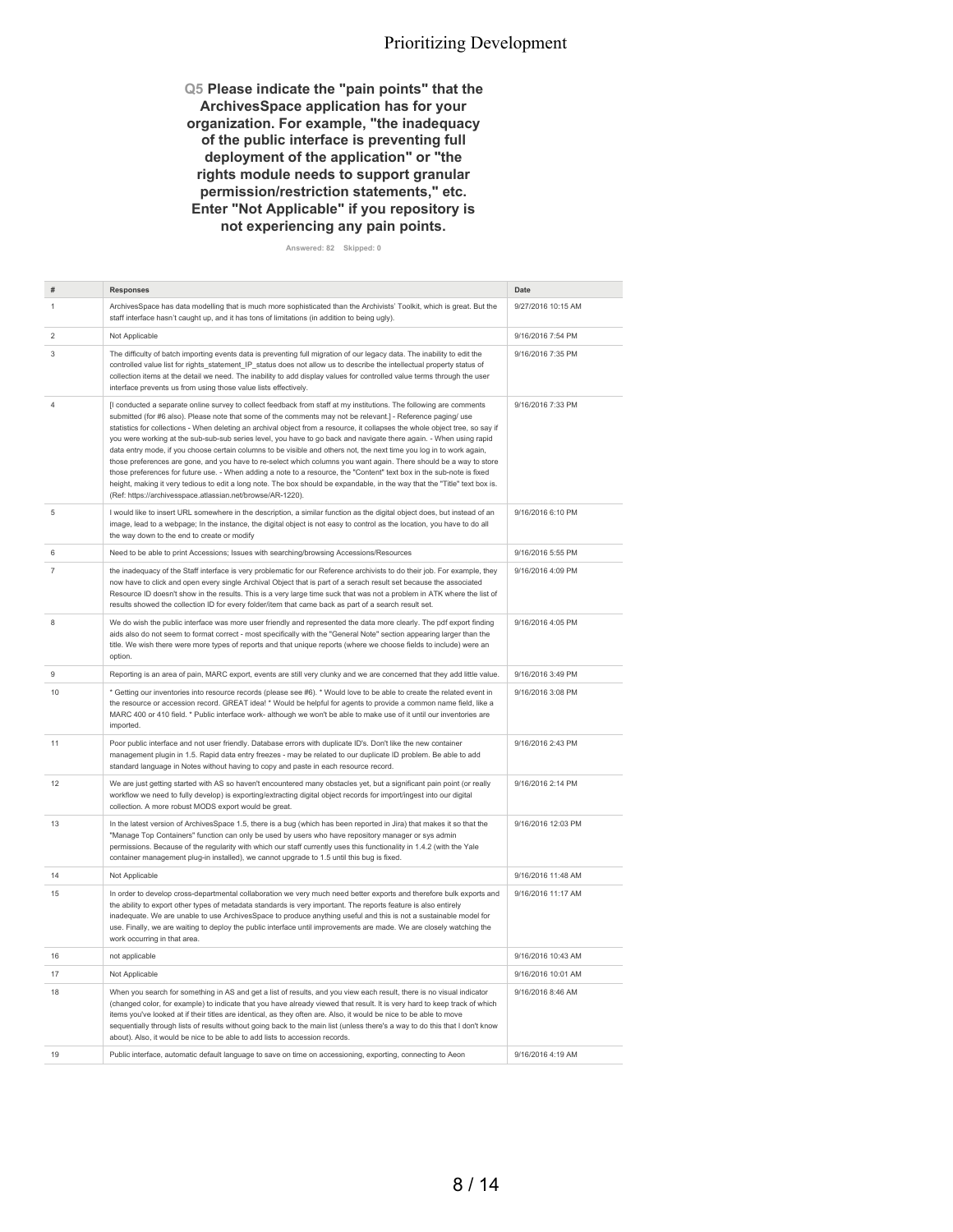| 20 | Application training for in-house staff and IT support has been an ongoing challenge for us, being a medium/small<br>repository. It's understandable that larger institutions with well established archival programs that have formidable<br>support and staffing would tend to drive much of the application development. But, as a smaller repository, we are<br>always several steps behind those at the cutting edge and are often forced to rely on technical assistance (for<br>upgrades, e.g.) from a local, institutional IT team that is always busy, and usually totally unfamiliar with ASpace. In<br>general, the video tutorials released over the past 12 months have been very helpful in addressing some of our "pain<br>points" associated with training. But, before the next major upgrade, you might consider creating tutorials about the<br>release that would be targeted towards two audiences: archivists, and IT or systems staff--something that each of<br>these groups could review on their own, beforehand, inasmuch as (at least here) we frequently feel as though we are<br>speaking different languages.                                                                                                                                                                                                                                                                                                                                                                                                                                                                                                                                                                                                                                                                                                                                                                                                                                                                                                                                                                                                                                                                                                                                                                                                   | 9/15/2016 5:52 PM  |
|----|------------------------------------------------------------------------------------------------------------------------------------------------------------------------------------------------------------------------------------------------------------------------------------------------------------------------------------------------------------------------------------------------------------------------------------------------------------------------------------------------------------------------------------------------------------------------------------------------------------------------------------------------------------------------------------------------------------------------------------------------------------------------------------------------------------------------------------------------------------------------------------------------------------------------------------------------------------------------------------------------------------------------------------------------------------------------------------------------------------------------------------------------------------------------------------------------------------------------------------------------------------------------------------------------------------------------------------------------------------------------------------------------------------------------------------------------------------------------------------------------------------------------------------------------------------------------------------------------------------------------------------------------------------------------------------------------------------------------------------------------------------------------------------------------------------------------------------------------------------------------------------------------------------------------------------------------------------------------------------------------------------------------------------------------------------------------------------------------------------------------------------------------------------------------------------------------------------------------------------------------------------------------------------------------------------------------------------------------|--------------------|
| 21 | Limited browse/search capability in Staff Interface; inability to easily import component records/digital objects into<br>resource records via Excel/CSV or plugin; batch updating is lacking.                                                                                                                                                                                                                                                                                                                                                                                                                                                                                                                                                                                                                                                                                                                                                                                                                                                                                                                                                                                                                                                                                                                                                                                                                                                                                                                                                                                                                                                                                                                                                                                                                                                                                                                                                                                                                                                                                                                                                                                                                                                                                                                                                 | 9/15/2016 4:16 PM  |
| 22 | Our pain points don't prevent us from using the application but mean some users can't perform some functions and<br>bespoke scripts and/or manual workarounds are needed: a) reports not working in 1.5.1 b) bugs and irregularities with<br>the EAD and MARC exports and uncertainty about the reliability / up-to-dateness of the export mapping<br>documentation c) scattered API documentation (e.g. primary API documentation, examples shared on lists, HM<br>screencasts, and a blog post).                                                                                                                                                                                                                                                                                                                                                                                                                                                                                                                                                                                                                                                                                                                                                                                                                                                                                                                                                                                                                                                                                                                                                                                                                                                                                                                                                                                                                                                                                                                                                                                                                                                                                                                                                                                                                                             | 9/15/2016 3:03 PM  |
| 23 | -Because location information is so deeply buried in the staff interface and not visible in the public interface when<br>signed in, it slows retrieving material. -The new container functionality in 1.5 needs further development to make the<br>process of assigning boxes to locations easier. Containers assigned in an accession are not transferring to the<br>spawned resource. -The provenance note from an accession record should transfer to a custodial history note in a<br>spawned resource. -User interface in general is not intuitive for users. -When searching a keyword, the results list<br>includes irrelevant search results. For example, two professors from the same department are included in the results<br>list because both are linked to the same department, but only one may actually mention the term searched.                                                                                                                                                                                                                                                                                                                                                                                                                                                                                                                                                                                                                                                                                                                                                                                                                                                                                                                                                                                                                                                                                                                                                                                                                                                                                                                                                                                                                                                                                            | 9/15/2016 12:17 PM |
| 24 | 1. Inability to quickly rearrange and modify components in a Resource record. a. limited to 20 components to move at<br>a time b. not able to specify where in the inventory a new series/subseries/component record should be populated<br>(that it automatically creates it at the end of the list is unbelievably annoying) c. Still issues with RDE timing out, fields<br>running off screen, inability to edit and update templates. 2. Public Interface. Enough said. 3. Container management<br>functionality is really nice, but also just creates another step/record type needing to be created. 4. Staff interface and<br>display: would really like to be able to SAVE and set defaults on browse record types. Would also like to be able to<br>search by unique identifier.                                                                                                                                                                                                                                                                                                                                                                                                                                                                                                                                                                                                                                                                                                                                                                                                                                                                                                                                                                                                                                                                                                                                                                                                                                                                                                                                                                                                                                                                                                                                                      | 9/15/2016 10:24 AM |
| 25 | The export limitations prevent us from fully coordinating the content between ArchivesSpace and the library catalog-<br>we would like one to one matching, i.e. generate a MARC record in our ILS for every archival object in AS and<br>generate an item record in the ILS for every item in AS.                                                                                                                                                                                                                                                                                                                                                                                                                                                                                                                                                                                                                                                                                                                                                                                                                                                                                                                                                                                                                                                                                                                                                                                                                                                                                                                                                                                                                                                                                                                                                                                                                                                                                                                                                                                                                                                                                                                                                                                                                                              | 9/15/2016 9:30 AM  |
| 26 | The limited options for Application Management (esp user management) made our migration more difficult. We have<br>had a desire to customize the interface when a user is browsing within a specific collection (custom help links, custom<br>logos).                                                                                                                                                                                                                                                                                                                                                                                                                                                                                                                                                                                                                                                                                                                                                                                                                                                                                                                                                                                                                                                                                                                                                                                                                                                                                                                                                                                                                                                                                                                                                                                                                                                                                                                                                                                                                                                                                                                                                                                                                                                                                          | 9/13/2016 4:43 PM  |
| 27 | Tufts has a large number of digital object and records and agent links, and this slows down response time and<br>indexing. Better support for larger instances of ASpace would be great. Also, we would appreciate better integration of<br>digital objects into the archival object record, so that it isn't necessary to click on the do instance, but the user can see<br>all of the information associated with the digital object in the same screen as the archival object - because we use the<br>digital object module a lot having to click back and forth is time consuming and annoying.                                                                                                                                                                                                                                                                                                                                                                                                                                                                                                                                                                                                                                                                                                                                                                                                                                                                                                                                                                                                                                                                                                                                                                                                                                                                                                                                                                                                                                                                                                                                                                                                                                                                                                                                            | 9/13/2016 4:28 PM  |
| 28 | We hate having to change the unused Grandchild Type back to Blank every time we edit a child record.                                                                                                                                                                                                                                                                                                                                                                                                                                                                                                                                                                                                                                                                                                                                                                                                                                                                                                                                                                                                                                                                                                                                                                                                                                                                                                                                                                                                                                                                                                                                                                                                                                                                                                                                                                                                                                                                                                                                                                                                                                                                                                                                                                                                                                           | 9/13/2016 4:18 PM  |
|    |                                                                                                                                                                                                                                                                                                                                                                                                                                                                                                                                                                                                                                                                                                                                                                                                                                                                                                                                                                                                                                                                                                                                                                                                                                                                                                                                                                                                                                                                                                                                                                                                                                                                                                                                                                                                                                                                                                                                                                                                                                                                                                                                                                                                                                                                                                                                                |                    |
| 29 | [1] Some admin information is spread in too many different places. e.g. Global Preferences, My Repository<br>Preferences, User Preference Defaults 3 different menus anchored in 2 different places, and no view of the function<br>result of all settings. These need to be combined into one view. [2] Setting user access for 20 or more users for<br>several repositories requires hundreds of mouse clicks and navigation. You can't paste a list of user names into group<br>member list for example - you have to repeat (cut,paste,click-add) for each user. Perhaps a matrix display of users x<br>repos with group checkboxes in each cell would be more efficient. [3] Users should be able to change their own<br>passwords: https://archivesspace.atlassian.net/browse/AR-846 [4] External IDs should be editable. (<br>AppConfig[:show_external_ids] only shows IDs if they already somehow exist, it doesn't allow you to edit External IDs<br>if one doesn't already exist.) And on the 'features' question, I noted that 1 & 2 above are not (I believe) listed in any of<br>the epics. That list of JIRA Epics was very useful: I up-voted and commented on a couple of issues as I reviewed<br>them, and it's handy to have them grouped together like that.<br>Concerns on public<br>interface-terminology used not as familiar<br>· inadequacy of the public<br>interface is preventing full deployment of the application · rights module needs to support granular<br>permission/restriction statements<br>(1) The job failure notices<br>(or lack thereof) are the worst I've experienced in software. The lack of error logs when jobs fail is incredibly frustrating<br>and leads to a lot of wasted time trying to guess what the problem is. (2) The lack of documentation on<br>ArchivesSpace's requirements beyond valid EAD XML is frustrating and also leads to a lot of time to diagnose a<br>problem. (3) The subject merging feature is also opaque - how does it work? Which subject record is the base record?<br>Can we delete the input objects when a merged record is created?<br>Inadequacy of the public interface is<br>a concern. Would like to have more specific options like box/folder set as defaults When making changes in siblings in<br>ArchiveSpace, inserting lines needs to be easier | 9/13/2016 3:21 PM  |
|    | "Inadequacy of the public interface and lack<br>of local public interface solution that is integrated with ArchivesSpace undermines our ability to fully implement the<br>system." "Inadequate support for managing born-digital materials undermines our ability to fully implement the<br>- Would love to have more, if<br>system." -<br>not all, accession fields transfer over to the resource record.                                                                                                                                                                                                                                                                                                                                                                                                                                                                                                                                                                                                                                                                                                                                                                                                                                                                                                                                                                                                                                                                                                                                                                                                                                                                                                                                                                                                                                                                                                                                                                                                                                                                                                                                                                                                                                                                                                                                     |                    |
| 30 | not applicable                                                                                                                                                                                                                                                                                                                                                                                                                                                                                                                                                                                                                                                                                                                                                                                                                                                                                                                                                                                                                                                                                                                                                                                                                                                                                                                                                                                                                                                                                                                                                                                                                                                                                                                                                                                                                                                                                                                                                                                                                                                                                                                                                                                                                                                                                                                                 | 9/13/2016 1:52 PM  |
| 31 | We have launched our public site but we are not happy with the functionality or look of the public interface. Eagerly<br>awaiting a re-launch of the public interface.                                                                                                                                                                                                                                                                                                                                                                                                                                                                                                                                                                                                                                                                                                                                                                                                                                                                                                                                                                                                                                                                                                                                                                                                                                                                                                                                                                                                                                                                                                                                                                                                                                                                                                                                                                                                                                                                                                                                                                                                                                                                                                                                                                         | 9/13/2016 1:10 PM  |
| 32 | Not Applicable                                                                                                                                                                                                                                                                                                                                                                                                                                                                                                                                                                                                                                                                                                                                                                                                                                                                                                                                                                                                                                                                                                                                                                                                                                                                                                                                                                                                                                                                                                                                                                                                                                                                                                                                                                                                                                                                                                                                                                                                                                                                                                                                                                                                                                                                                                                                 | 9/13/2016 12:43 PM |
| 33 | Public Interface could be improved to make it easier to find collections.                                                                                                                                                                                                                                                                                                                                                                                                                                                                                                                                                                                                                                                                                                                                                                                                                                                                                                                                                                                                                                                                                                                                                                                                                                                                                                                                                                                                                                                                                                                                                                                                                                                                                                                                                                                                                                                                                                                                                                                                                                                                                                                                                                                                                                                                      | 9/13/2016 11:53 AM |
| 34 | Unable to export MARC records to our World Share (OCLC) catalog without revising each record with MARC Edit and<br>requesting a batch load from OCLC. Very cumbersome and time consuming. Inability to harvest data using OAI<br>standards.                                                                                                                                                                                                                                                                                                                                                                                                                                                                                                                                                                                                                                                                                                                                                                                                                                                                                                                                                                                                                                                                                                                                                                                                                                                                                                                                                                                                                                                                                                                                                                                                                                                                                                                                                                                                                                                                                                                                                                                                                                                                                                    | 9/12/2016 7:33 PM  |
| 35 | Our major "pain point" with ArchivesSpace is that we cannot search across all of our repositories simultaneously,<br>which renders it near useless for reference purposes. We have also found the "reports" module lacking to the point<br>that we no longer attempt to use it.                                                                                                                                                                                                                                                                                                                                                                                                                                                                                                                                                                                                                                                                                                                                                                                                                                                                                                                                                                                                                                                                                                                                                                                                                                                                                                                                                                                                                                                                                                                                                                                                                                                                                                                                                                                                                                                                                                                                                                                                                                                                | 9/12/2016 5:32 PM  |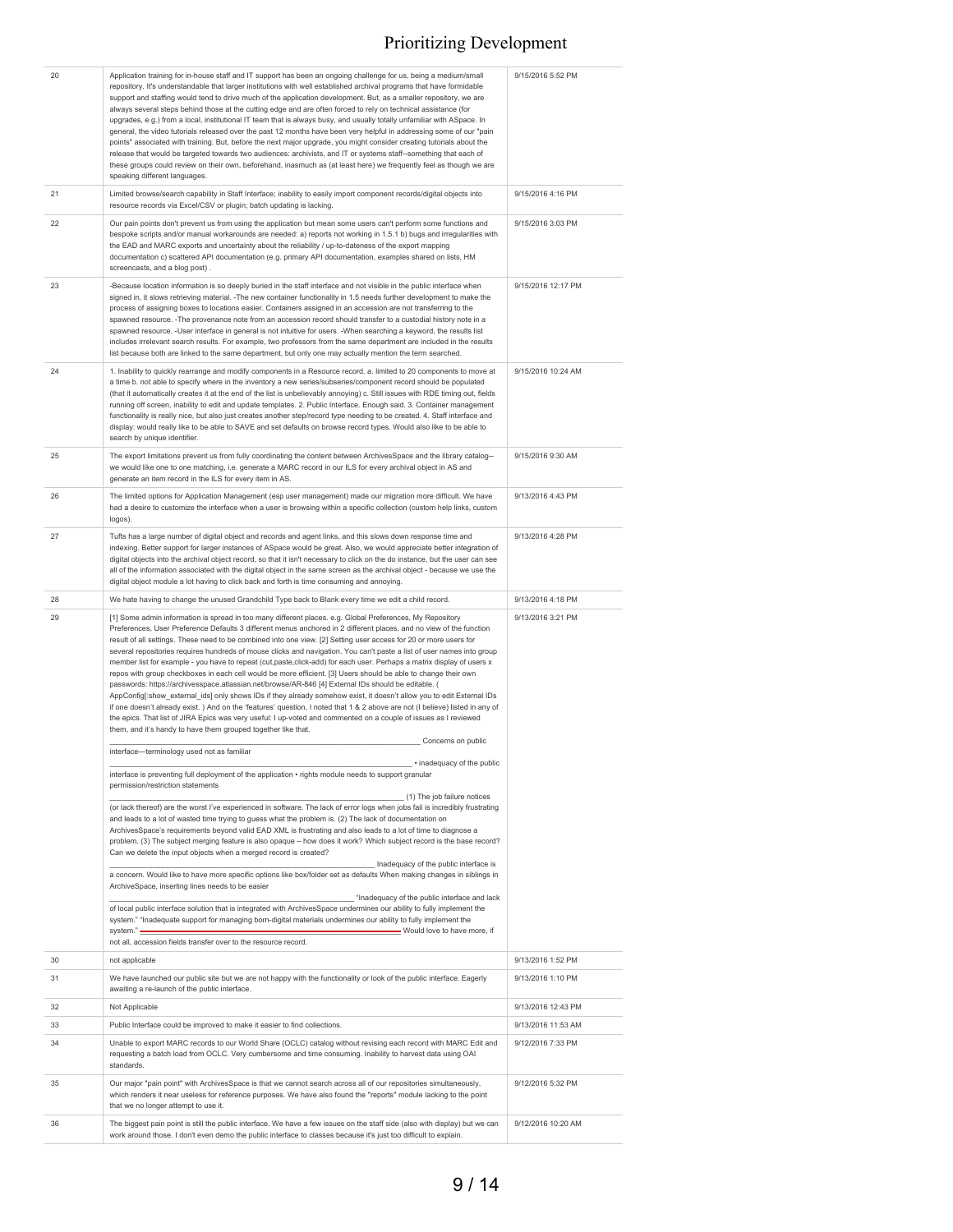| 37 | Inadequacy of the public interface and reporting is preventing full deployment of the application. We need a robust<br>reporting module that can be customized by staff. Also, modification to default using the webpage should not then<br>require staff to modify files on the server. Also, importing of Excel files needs to be enhanced. AT Migration tool<br>should be updated to support 1.5 as there are many still using it and ready to migrate as ASpace has become more<br>"stable". RDE needs to be re-looked/re-imagined as it is a bit klunky and non-intuitive. It also seems to gobble up<br>memory when used.                                                                                                                 | 9/12/2016 8:04 AM  |
|----|-------------------------------------------------------------------------------------------------------------------------------------------------------------------------------------------------------------------------------------------------------------------------------------------------------------------------------------------------------------------------------------------------------------------------------------------------------------------------------------------------------------------------------------------------------------------------------------------------------------------------------------------------------------------------------------------------------------------------------------------------|--------------------|
| 38 | Importing information into Resource module and Accession module. The mapping for the current CSV for accession<br>has not been updated in some time, which means it is often hit and miss whether you can make it work. There is no<br>CSV for resources. Any type of import would be good - doesn't have to be limited to CSV. Limited searching on Events<br>- can currently only limit to 1 event - it would be to have a tiered search (this, then that). Importing additional<br>descriptive information to an existing Resource. Bulk editing - Find/Replace - very limited great if we could improve<br>the number fields covered.                                                                                                       | 9/9/2016 1:39 AM   |
| 39 | -Bugs associated with the Rapid Data Entry feature have an impact on the speed with which work can be done, and<br>correcting errors that result from bugs takes up more time than is saved by the feature. - Not being able to merge<br>containers severely limits our ability to clean up the hundreds of false containers created by migrating into the<br>environment using the barcoder plugin. Containers must be able to merge and must retain their associated folder<br>information. - Being able to iterate POSTs through the API is something this institution solved, but is a possible pain<br>point for other institutions.                                                                                                       | 9/7/2016 4:43 PM   |
| 40 | We find it much harder to sort, filter, and, generally, find records in the staff interface than we did in Archivist's Toolkit<br>because we cannot add fields we need to the browse screens. We would like the ability to add fields such as creator,<br>inclusive dates, whole extent, etc. Toolkit had a great deal of flexibility here and we depended on it more than we had<br>realized.                                                                                                                                                                                                                                                                                                                                                  | 9/7/2016 1:01 PM   |
| 41 | Need DO import to include batch assignment to components (like AT's NYU plugin); EAD import/export errors prevent<br>migration of legacy data and use of the EAD in our institution's finding aid portal                                                                                                                                                                                                                                                                                                                                                                                                                                                                                                                                        | 9/7/2016 9:39 AM   |
| 42 | N/A although we are learning to work around a lot of things.                                                                                                                                                                                                                                                                                                                                                                                                                                                                                                                                                                                                                                                                                    | 9/6/2016 1:31 PM   |
| 43 | Lack of bulk edit/delete options for some data points; public interface user experience not ideal; background job<br>functionality is limited; lack of needed reports for statistics tracking; EAD export labels/markup can be problematic for<br>OAC upload; ASpace member documentation could be better fleshed out and arranged                                                                                                                                                                                                                                                                                                                                                                                                              | 8/31/2016 7:26 PM  |
| 44 | Inadequacy of the public interface is preventing full deployment of application (component tree still won't load). Cannot<br>add top containers to extents since upgrading to 1.5.1, therefore cannot add extents at all.                                                                                                                                                                                                                                                                                                                                                                                                                                                                                                                       | 8/30/2016 5:14 PM  |
| 45 | Problems with public interface: When searching by name in Public interface, agents associated with components<br>display no related collections. Classifications in the public interface do not display with its description.                                                                                                                                                                                                                                                                                                                                                                                                                                                                                                                   | 8/30/2016 1:46 PM  |
| 46 | not applicable                                                                                                                                                                                                                                                                                                                                                                                                                                                                                                                                                                                                                                                                                                                                  | 8/30/2016 1:32 PM  |
| 47 | In the midst of migrating                                                                                                                                                                                                                                                                                                                                                                                                                                                                                                                                                                                                                                                                                                                       | 8/30/2016 1:07 PM  |
| 48 | Definitely this- "the inadequacy of the public interface is preventing full deployment of the application" This is huge<br>problem for our organization.                                                                                                                                                                                                                                                                                                                                                                                                                                                                                                                                                                                        | 8/30/2016 12:14 PM |
| 49 | Our biggest hurdle has been optimizing our EAD prior to import to take full advantage of ArchivesSpace data model.<br>Our most pressing concern is the development of the public interface as we would like to it as soon as available. Any<br>resources created in ArchivesSpace cannot be made available in the current interface.                                                                                                                                                                                                                                                                                                                                                                                                            | 8/30/2016 10:33 AM |
| 50 | The public interface redesign needs to be completed and deployed to make the application fully operational. Subjects<br>don't have any syndetic structure and this prevents you from making references between subjects in ArchivesSpace.<br>There are a lot of things missing. For example, you can't record geolocation information. The same thing holds for<br>controlled value lists. For example, there is no way to link a URI to a value which prevents linked data exports. Large,<br>itemized descriptions still experience loading performance issues. ArchivesSpace does not work in Chrome at times<br>for one of our curators. Searching for collections cross repository is not possible and this makes reference use difficult. | 8/29/2016 1:02 PM  |
| 51 | The inability to print a single accession record has been the greatest barrier for implementation given our practice as<br>an institution. The csv import for accessions has also been very difficult to navigate as a lot of the errors are not easily<br>deciphered.                                                                                                                                                                                                                                                                                                                                                                                                                                                                          | 8/26/2016 6:22 PM  |
| 52 | The public interface is confusing for patrons (clicking through components as they are currently displayed is a<br>particular problem).                                                                                                                                                                                                                                                                                                                                                                                                                                                                                                                                                                                                         | 8/26/2016 3:04 PM  |
| 53 | When importing records need some way to reference an existing authority for a subject/agent in the ead (even if the<br>imported ead is not dacs-compliant) being referenced. i.e. need to be able batch import ead without needing to de-<br>dupe subject terms.                                                                                                                                                                                                                                                                                                                                                                                                                                                                                | 8/25/2016 4:53 PM  |
| 54 | Not Applicable. We'd like to migrate to ArchivesSpace in 2017 if it has enough functionality for us by then. After<br>migrating our data in 2015 and testing the software, we decided to stay with AT for a while longer because AS didn't<br>yet meet our needs for reporting and staff-view information. Looking forward to seeing what the next year will bring to<br>ArchivesSpace.                                                                                                                                                                                                                                                                                                                                                         | 8/25/2016 3:20 PM  |
| 55 | Not Applicable.                                                                                                                                                                                                                                                                                                                                                                                                                                                                                                                                                                                                                                                                                                                                 | 8/25/2016 2:44 PM  |
| 56 | I assume "Collection Management" above actually means the "Application Management" epic. As for pain points,<br>fixing the bugs might go a long way to alleviating the pain!                                                                                                                                                                                                                                                                                                                                                                                                                                                                                                                                                                    | 8/25/2016 12:20 PM |
| 57 | 1. Working Reports 2. The ability to open up an existing child structure in RDE and be able to batch edit it. For<br>example: If you accidentally set all the types to Box and need to change them to folder instead, using RDE seems like<br>it would be easier than attempting to use the bulk change feature in background jobs (which doesn't have the ability to<br>change every type of field in a record)                                                                                                                                                                                                                                                                                                                                | 8/25/2016 12:07 PM |
| 58 | we need a folder labels printing option (or at least CSV importer for resource components); inadequate public interface                                                                                                                                                                                                                                                                                                                                                                                                                                                                                                                                                                                                                         | 8/24/2016 1:43 PM  |
| 59 | Rights Module is a current pain point--we know that's changing, but we'd like it to be PREMIS-compliant and machine-<br>actionable. Not exactly pain points, but the documentation seems to be generally lacking (e.g.,, the intended use of<br>some fields is not always clear) and RDE could be improved (it's buggy and unreliable and templates could be<br>improved).                                                                                                                                                                                                                                                                                                                                                                      | 8/23/2016 10:37 AM |
| 60 | Still waiting eagerly for the new public interface. Would like reports to be more user friendly.                                                                                                                                                                                                                                                                                                                                                                                                                                                                                                                                                                                                                                                | 8/22/2016 9:50 AM  |
| 61 | We'd like the rights module to be more in line with PREMIS. The extent calculator only creates linear extents, we'd like<br>to calculate cubic feet based on container profiles. Public Interface is currently lacking, and prevents our use of it. Not<br>great support for describing audiovisual materials. EAC-CPF functionality is lacking.                                                                                                                                                                                                                                                                                                                                                                                                | 8/17/2016 9:10 AM  |
| 62 | A major pain point is the inability to edit in "rapid entry mode." It would be a huge step forward to be able to open all of<br>the children and siblings and associated metadata (extents, instances, etc.) created via rapid entry in order to edit<br>them. As it stands, clean up is a beast.                                                                                                                                                                                                                                                                                                                                                                                                                                               | 8/16/2016 9:35 AM  |
| 63 | The PDF export is not consistent and often data is missing. The import function sometimes doesn't work - even if the<br>XML is validated. I would like to be able to link resources that are related. I would like to be able to report certain<br>statistics about the collection (such as number of collections, accessions, total linear and cubic feet, total number of<br>boxes, etc.)                                                                                                                                                                                                                                                                                                                                                     | 8/15/2016 4:02 PM  |
| 64 | Public interface needs to be easily customizable.                                                                                                                                                                                                                                                                                                                                                                                                                                                                                                                                                                                                                                                                                               | 8/15/2016 3:18 PM  |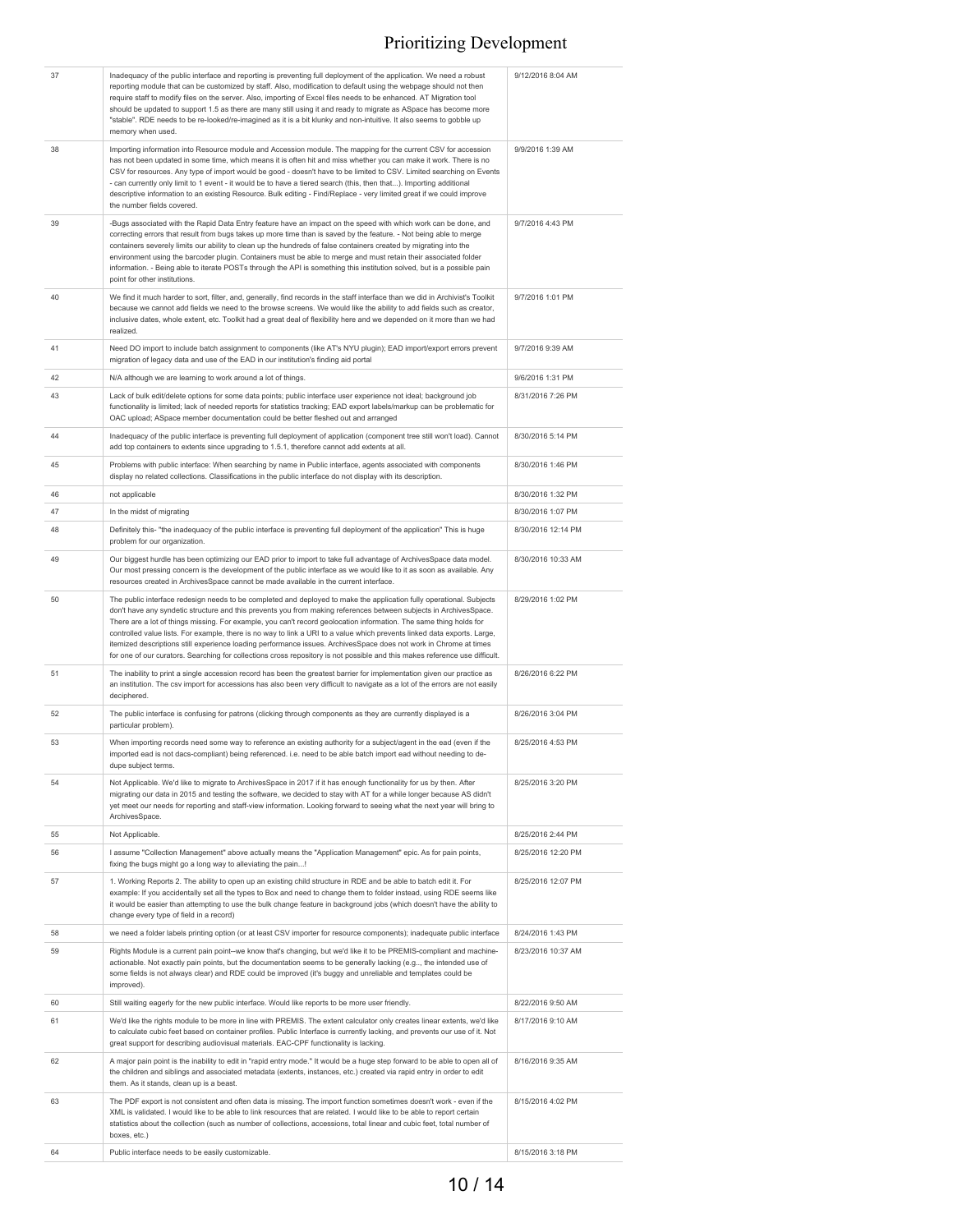| 65 | - The staff interface makes searching something between extremely difficult/confusing and utterly impossible. -<br>ASpace's Reports are bad enough that we must decide how much customization/plug-in work we can afford to invest<br>in before it just becomes more worthwhile to handle them outside of the application entirely (via a shadow database or<br>something). - The import limitations / mistranslations--along with the cumbersome-ness of entering data into the<br>Accession and Resource record modules directly--make it difficult to decide what is the least inefficient and/or error-<br>prone method of getting collections into ArchivesSpace. (None of the options seem that good.)                                                                                                                                                                                                                                                                                                                                                                                                                                                                                                                                                                                                                                                                                                                                                                                                                                                                                                                                                       | 8/15/2016 3:03 PM  |
|----|--------------------------------------------------------------------------------------------------------------------------------------------------------------------------------------------------------------------------------------------------------------------------------------------------------------------------------------------------------------------------------------------------------------------------------------------------------------------------------------------------------------------------------------------------------------------------------------------------------------------------------------------------------------------------------------------------------------------------------------------------------------------------------------------------------------------------------------------------------------------------------------------------------------------------------------------------------------------------------------------------------------------------------------------------------------------------------------------------------------------------------------------------------------------------------------------------------------------------------------------------------------------------------------------------------------------------------------------------------------------------------------------------------------------------------------------------------------------------------------------------------------------------------------------------------------------------------------------------------------------------------------------------------------------|--------------------|
| 66 | *Not happy with efficiency of data creation for archival objects within ASpace (our use of RDE seems to run into<br>various issues); nor creating metadata outside of ASpace and then importing & merging. *Would like DO to included<br>metadata from the Resource Record/AO when spawned. *Would like the Agents module to be fully EAC compliant.                                                                                                                                                                                                                                                                                                                                                                                                                                                                                                                                                                                                                                                                                                                                                                                                                                                                                                                                                                                                                                                                                                                                                                                                                                                                                                               | 8/15/2016 2:32 PM  |
| 67 | Public interface is an issue with our deployment. The new "Top Container" setting has also caused confusion.                                                                                                                                                                                                                                                                                                                                                                                                                                                                                                                                                                                                                                                                                                                                                                                                                                                                                                                                                                                                                                                                                                                                                                                                                                                                                                                                                                                                                                                                                                                                                       | 8/15/2016 1:57 PM  |
| 68 | Not applicable                                                                                                                                                                                                                                                                                                                                                                                                                                                                                                                                                                                                                                                                                                                                                                                                                                                                                                                                                                                                                                                                                                                                                                                                                                                                                                                                                                                                                                                                                                                                                                                                                                                     | 8/15/2016 1:56 PM  |
| 69 | Inability to import finding aid box lists as csv into existing resource. Inability to expand subnote data entry boxes in<br>staff interface. Need to click too many times to find box location information.                                                                                                                                                                                                                                                                                                                                                                                                                                                                                                                                                                                                                                                                                                                                                                                                                                                                                                                                                                                                                                                                                                                                                                                                                                                                                                                                                                                                                                                        | 8/15/2016 1:45 PM  |
| 70 | the way that containers are nested/stacked does not seem logical; an interface with subject/agent databases<br>themselves to add as accurately in collection files (LCNAF, etc)                                                                                                                                                                                                                                                                                                                                                                                                                                                                                                                                                                                                                                                                                                                                                                                                                                                                                                                                                                                                                                                                                                                                                                                                                                                                                                                                                                                                                                                                                    | 8/15/2016 1:44 PM  |
| 71 | To use your words, "the inadequacy of the public interface is preventing full deployment of the application."                                                                                                                                                                                                                                                                                                                                                                                                                                                                                                                                                                                                                                                                                                                                                                                                                                                                                                                                                                                                                                                                                                                                                                                                                                                                                                                                                                                                                                                                                                                                                      | 8/12/2016 10:11 AM |
| 72 | General slowness of application; re-indexing issues; application crashes frequently (at least once/week); inability to<br>import spreadsheets for container lists (we have a workaround for this); inability to customize staff interface through<br>GUI (labels, value list translations, facets, advanced search, etc.); reports framework too cumbersome; difficulty<br>making batch edits in the staff interface (without using the API); collection management and events framework doesn't<br>align with workflow tracking needs.                                                                                                                                                                                                                                                                                                                                                                                                                                                                                                                                                                                                                                                                                                                                                                                                                                                                                                                                                                                                                                                                                                                            | 8/10/2016 10:55 AM |
| 73 | The inability to upload CSVs with detailed fields is preventing us from implementing ArchivesSpace as quickly as we<br>would like.                                                                                                                                                                                                                                                                                                                                                                                                                                                                                                                                                                                                                                                                                                                                                                                                                                                                                                                                                                                                                                                                                                                                                                                                                                                                                                                                                                                                                                                                                                                                 | 8/5/2016 9:50 AM   |
| 74 | EAD uploads although we are working at present to use a solution provided by AS                                                                                                                                                                                                                                                                                                                                                                                                                                                                                                                                                                                                                                                                                                                                                                                                                                                                                                                                                                                                                                                                                                                                                                                                                                                                                                                                                                                                                                                                                                                                                                                    | 8/4/2016 9:42 AM   |
| 75 | Better public interface. Better way to manage/merge agents. Solr snapshots take too much space. Integration into<br>repositories.                                                                                                                                                                                                                                                                                                                                                                                                                                                                                                                                                                                                                                                                                                                                                                                                                                                                                                                                                                                                                                                                                                                                                                                                                                                                                                                                                                                                                                                                                                                                  | 8/1/2016 11:29 AM  |
| 76 | 1. We are not currently able to report on our resources and accessions by processing, cataloged, or finding aid status.<br>None of our reports function at all (v. 1.4.2). We also need to be able to generate a list of our resources and<br>accessions sorted by extent. 2. Due to the current structure of our container and location data (migrated from AT), a<br>significant investment of resources is required to clean up our database to make use of the new container<br>management model. It would work much better for us if this were an optional plug-in to the next version that we could<br>move into when ready. Although we really like the new model, moving our data into it now will create more work for us<br>in the long run.                                                                                                                                                                                                                                                                                                                                                                                                                                                                                                                                                                                                                                                                                                                                                                                                                                                                                                             | 7/28/2016 7:21 PM  |
| 77 | The public interface definitely needs some work. It hasn't prevented us from deployment, but it is a confusing interface,<br>especially for researchers who are accustomed to paper or PDF finding aids.                                                                                                                                                                                                                                                                                                                                                                                                                                                                                                                                                                                                                                                                                                                                                                                                                                                                                                                                                                                                                                                                                                                                                                                                                                                                                                                                                                                                                                                           | 7/27/2016 2:19 PM  |
| 78 | Not Applicable                                                                                                                                                                                                                                                                                                                                                                                                                                                                                                                                                                                                                                                                                                                                                                                                                                                                                                                                                                                                                                                                                                                                                                                                                                                                                                                                                                                                                                                                                                                                                                                                                                                     | 7/27/2016 1:49 PM  |
| 79 | The lack of a CSV importer at the resource level is limiting our ability to add certain records. Not being able to view all<br>resource/accession records at once makes it very difficult to assign new numbers.                                                                                                                                                                                                                                                                                                                                                                                                                                                                                                                                                                                                                                                                                                                                                                                                                                                                                                                                                                                                                                                                                                                                                                                                                                                                                                                                                                                                                                                   | 7/27/2016 12:53 PM |
| 80 | I'm using an older instance, so I think most of my pain points would be resolved in an upgrade. However, I will say that<br>the public interface is extremely concerning to me. It's not preventing deployment, but it is going to be difficult to work<br>with.                                                                                                                                                                                                                                                                                                                                                                                                                                                                                                                                                                                                                                                                                                                                                                                                                                                                                                                                                                                                                                                                                                                                                                                                                                                                                                                                                                                                   | 7/27/2016 12:28 PM |
| 81 | We are waiting to make AS public until the public interface is user-friendly and search results are cleaner.                                                                                                                                                                                                                                                                                                                                                                                                                                                                                                                                                                                                                                                                                                                                                                                                                                                                                                                                                                                                                                                                                                                                                                                                                                                                                                                                                                                                                                                                                                                                                       | 7/27/2016 12:12 PM |
| 82 | ArchivesSpace background job importers assume archives have their records in an XML format. We had to jump<br>through a lot of hoops to get data into ArchivesSpace that wasn't already formatted in an XML format. Our process<br>entailed converting csv files to JSON then using the API to import and connect records. I'm sure a lot of archives are<br>coming from Filemaker, Access, homegrown data management tools where csv/xls is the primary data format.<br>Additionally, RDE is truly difficult to use, even with substantial training, and not suitable for creating large (>100)<br>volumes of records. We feel that ArchivesSpace exporters are far too EAD-centric. Lack of item-level integration with<br>ILS applications is a huge pain point. It's essential to have a MARCXML (or even MARC21) export option for resource<br>components. Here again, we're cobbling together scripts to take ArchivesSpace item-level JSON and convert it to an<br>ILS-ready format. As long as we're being honest, I'm a little disappointed that ArchivesSpace wasn't built in an<br>established content management framework (e.g. Drupal) and leverage its enormous developer community to solve<br>very basic UX problems such as sorting and weighting in the staff interface, user account self-management, single<br>sign-on, building and saving custom searches, user tagging ("shopping cart"/save-for-later) on the public interface,<br>considerably lower technical overhead for running imports and creating reports, etc., etc. Additionally, there would be<br>a clear roadmap for integrating with digital repositories (i.e. Islandora). | 7/27/2016 11:52 AM |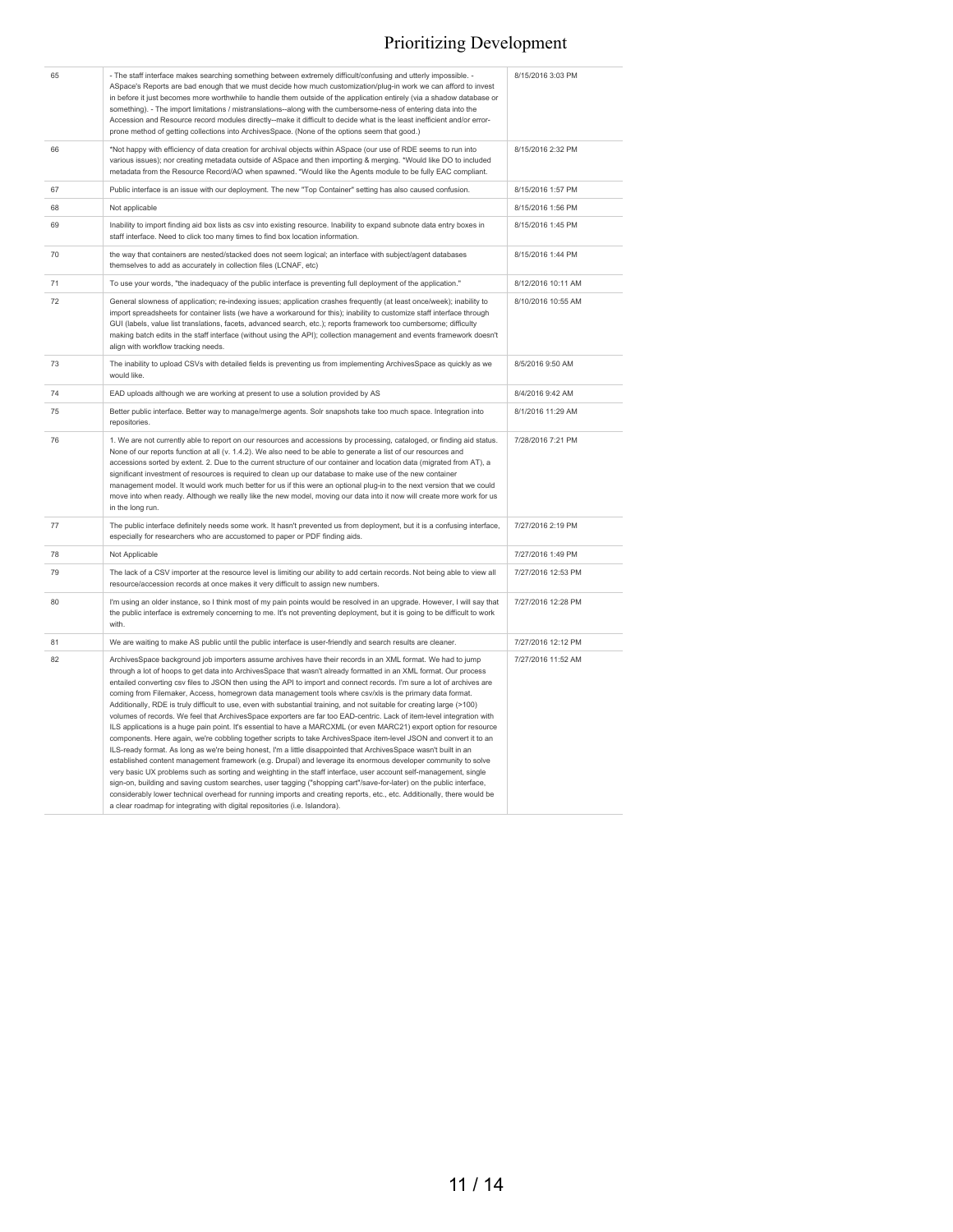#### **Q6 Please indicate any features your organization would like to see implemented that are not yet included in any of the epics. Enter "None at this time" if your repository has not yet identified additional features it would want in ArchivesSpace.**

**Answered: 82 Skipped: 0**

| #  | <b>Responses</b>                                                                                                                                                                                                                                                                                                                                                                                                                                                                                                                                                                                                                                                                                                                                                                                                                                                                                                                                                                                                                              | <b>Date</b>        |
|----|-----------------------------------------------------------------------------------------------------------------------------------------------------------------------------------------------------------------------------------------------------------------------------------------------------------------------------------------------------------------------------------------------------------------------------------------------------------------------------------------------------------------------------------------------------------------------------------------------------------------------------------------------------------------------------------------------------------------------------------------------------------------------------------------------------------------------------------------------------------------------------------------------------------------------------------------------------------------------------------------------------------------------------------------------|--------------------|
| 1  | LYRASIS needs to support more training in advanced use of the system, and provide more accurate and up-to-date<br>documentation (mapping, migration tools, etc.) that keep up with the different versions.                                                                                                                                                                                                                                                                                                                                                                                                                                                                                                                                                                                                                                                                                                                                                                                                                                    | 9/27/2016 10:15 AM |
| 2  | None at this time                                                                                                                                                                                                                                                                                                                                                                                                                                                                                                                                                                                                                                                                                                                                                                                                                                                                                                                                                                                                                             | 9/16/2016 7:54 PM  |
| 3  | The "Application Management" epic was included in the survey announcement, but is not listed in the survey here.<br>Those issues are also a priority for us.                                                                                                                                                                                                                                                                                                                                                                                                                                                                                                                                                                                                                                                                                                                                                                                                                                                                                  | 9/16/2016 7:35 PM  |
| 4  | - The resource display on the public interface is not visually appealing.                                                                                                                                                                                                                                                                                                                                                                                                                                                                                                                                                                                                                                                                                                                                                                                                                                                                                                                                                                     | 9/16/2016 7:33 PM  |
| 5  | None at this time                                                                                                                                                                                                                                                                                                                                                                                                                                                                                                                                                                                                                                                                                                                                                                                                                                                                                                                                                                                                                             | 9/16/2016 6:10 PM  |
| 6  | None at this time                                                                                                                                                                                                                                                                                                                                                                                                                                                                                                                                                                                                                                                                                                                                                                                                                                                                                                                                                                                                                             | 9/16/2016 5:55 PM  |
| 7  | As an archivist I want to know what collection / Resource number an archival object belongs to by having the<br>Resource ID display in search results and when I open the component.                                                                                                                                                                                                                                                                                                                                                                                                                                                                                                                                                                                                                                                                                                                                                                                                                                                          | 9/16/2016 4:09 PM  |
| 8  | Most of our biggest issues reflect what other institutions have already discovered and reported to Archives Space. We<br>are grateful most of these issues are being addressed.                                                                                                                                                                                                                                                                                                                                                                                                                                                                                                                                                                                                                                                                                                                                                                                                                                                               | 9/16/2016 4:05 PM  |
| 9  | We would like to see more granular user permissions. i.e. it would be helpful for our students employees to be able to<br>delete archival objects but NOT the entire resource records. Additionally, to be able to print to PDF without access to<br>the entire background jobs function. We would like to see the Collection Management epic clarified and improved as it<br>relates to events.                                                                                                                                                                                                                                                                                                                                                                                                                                                                                                                                                                                                                                              | 9/16/2016 3:49 PM  |
| 10 | We need to import our inventories (box / folder lists) for our 1,658 resource records (we just completed adding all the<br>front matter for these records into ASpace this week). It would be *super* helpful if I could import those inventories via<br>a CSV. Right now my current plan is to use enter the inventories into Excel (our method for the last few years), copy<br>and paste into a "dummy" EAD, import the EAD into ASpace, and merge the subsequent resource record into the<br>existing resource record that already contains the front matter. It would be great if we could eliminate some of these<br>steps by only importing the CSV. One of the reasons I'm not keen to use RDE for these legacy collections is that many<br>of them are in Word, and it will be easier to copy and paste from Word to Excel because of the formatting, and<br>because many of our collections are upwards of 100 paige boxes. Thanks for your consideration! And please feel free<br>to contact me with any questions or suggestions. | 9/16/2016 3:08 PM  |
| 11 | None at this time                                                                                                                                                                                                                                                                                                                                                                                                                                                                                                                                                                                                                                                                                                                                                                                                                                                                                                                                                                                                                             | 9/16/2016 2:43 PM  |
| 12 | None at this time                                                                                                                                                                                                                                                                                                                                                                                                                                                                                                                                                                                                                                                                                                                                                                                                                                                                                                                                                                                                                             | 9/16/2016 2:14 PM  |
| 13 | It would be helpful to have an inclusive date calculator, similar to the "calculate extent" functionality that already exists.<br>It would be helpful to make this feature available at the collection, record group, series, and sub-series level. It would<br>also be helpful to have more bulk editing options for archival objects in a resource record. For example the ability to<br>highlight, or check off a large number of archival objects in an inventory and designate them all as either published or<br>unpublished, instead of needing to do it one by one. In the public interface, it would be helpful to have a "preview"<br>feature that would allow a user to see what a record will look like when displayed in the public interface before actually<br>publishing it.                                                                                                                                                                                                                                                  | 9/16/2016 12:03 PM |
| 14 | None at this time                                                                                                                                                                                                                                                                                                                                                                                                                                                                                                                                                                                                                                                                                                                                                                                                                                                                                                                                                                                                                             | 9/16/2016 11:48 AM |
| 15 | The Epics have identified all of our issues.                                                                                                                                                                                                                                                                                                                                                                                                                                                                                                                                                                                                                                                                                                                                                                                                                                                                                                                                                                                                  | 9/16/2016 11:17 AM |
| 16 | 1. Need improvement to the browse capability of the classifications. They need to display in number order and display<br>the hierarchy more seamlessly. 2. When an "agent" is in the role of a subject, any assigned terms and subdivisions<br>need to display on the public side.                                                                                                                                                                                                                                                                                                                                                                                                                                                                                                                                                                                                                                                                                                                                                            | 9/16/2016 10:43 AM |
| 17 | None at this time                                                                                                                                                                                                                                                                                                                                                                                                                                                                                                                                                                                                                                                                                                                                                                                                                                                                                                                                                                                                                             | 9/16/2016 10:01 AM |
| 18 | None at this time.                                                                                                                                                                                                                                                                                                                                                                                                                                                                                                                                                                                                                                                                                                                                                                                                                                                                                                                                                                                                                            | 9/16/2016 8:46 AM  |
| 19 | Connecting to Aeon                                                                                                                                                                                                                                                                                                                                                                                                                                                                                                                                                                                                                                                                                                                                                                                                                                                                                                                                                                                                                            | 9/16/2016 4:19 AM  |
| 20 | I would like to see, for the ASpace staff interface, development of a module having functionalities similar to that of AT<br>Reference.                                                                                                                                                                                                                                                                                                                                                                                                                                                                                                                                                                                                                                                                                                                                                                                                                                                                                                       | 9/15/2016 5:52 PM  |
| 21 | None at this time                                                                                                                                                                                                                                                                                                                                                                                                                                                                                                                                                                                                                                                                                                                                                                                                                                                                                                                                                                                                                             | 9/15/2016 4:16 PM  |
| 22 | It would be fantastic to have an assessment module and a complete development gem. Also, this is not a feature, but<br>it would also help us if there were documented and well-understood processes for handling external code<br>contributions, large and small.                                                                                                                                                                                                                                                                                                                                                                                                                                                                                                                                                                                                                                                                                                                                                                             | 9/15/2016 3:03 PM  |
| 23 | -Accession records added to existing resources do not automatically populate or add to fields in the associated<br>resource record. -As an Archivist and User, it is confusing in the public view when the creator, source, or subject role<br>is not displayed with each agent.                                                                                                                                                                                                                                                                                                                                                                                                                                                                                                                                                                                                                                                                                                                                                              | 9/15/2016 12:17 PM |
| 24 | 1. Better development of batch editing. 2. would really like to be able to SAVE and set defaults on browse record<br>types. Would also like to be able to search by unique identifier.                                                                                                                                                                                                                                                                                                                                                                                                                                                                                                                                                                                                                                                                                                                                                                                                                                                        | 9/15/2016 10:24 AM |
| 25 | None at this time                                                                                                                                                                                                                                                                                                                                                                                                                                                                                                                                                                                                                                                                                                                                                                                                                                                                                                                                                                                                                             | 9/15/2016 9:30 AM  |
| 26 | Improved user management                                                                                                                                                                                                                                                                                                                                                                                                                                                                                                                                                                                                                                                                                                                                                                                                                                                                                                                                                                                                                      | 9/13/2016 4:43 PM  |
| 27 | The assessment module is in the plug-in epic, and we are interested in seeing that developed. We would also be<br>interested in functionality that allows for the accessioning of electronic records, with the description going directly into<br>ASpace, along the lines of our previous TAPER project http://sites.tufts.edu/dca/about-us/research-initiatives/taper-<br>tufts-accessioning-program-for-electronic-records/.                                                                                                                                                                                                                                                                                                                                                                                                                                                                                                                                                                                                                | 9/13/2016 4:28 PM  |
| 28 | None at this time                                                                                                                                                                                                                                                                                                                                                                                                                                                                                                                                                                                                                                                                                                                                                                                                                                                                                                                                                                                                                             | 9/13/2016 4:18 PM  |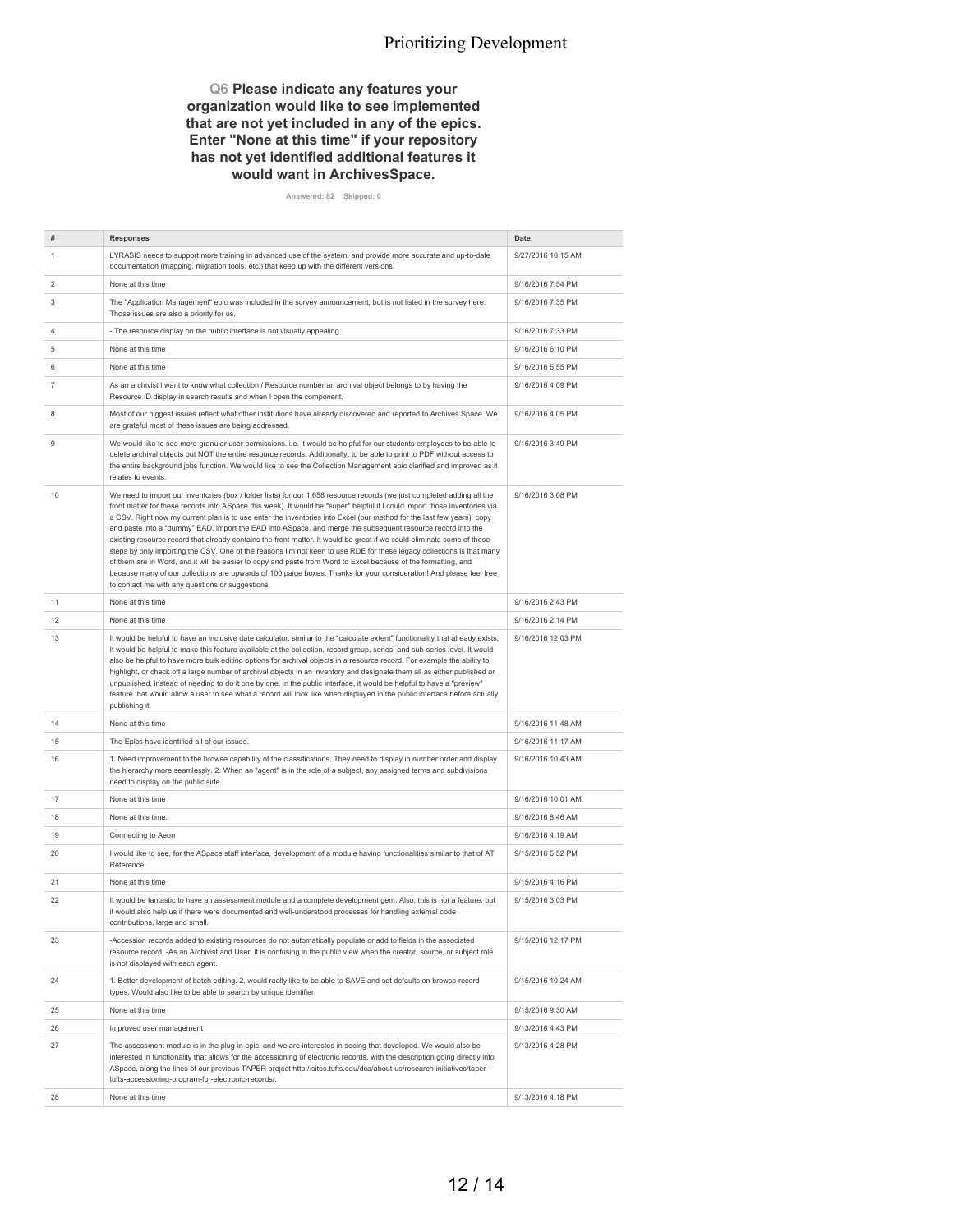| 29 | Would like to have a staff interface with more tabs at the top instead of having to always scroll down-would like it to<br>look more like Archon. Also, very sorry that AT terms won out over more user/staff friendly Archon terms. Need for an<br>error log when something does not import correctly.                                                                                                                                                                                                                                                                                                                                                                                                                                                                                                                                                                                                                                                                                                                                                                                                                                                                                                                                                                                                                                                                                                                                                                                                                                                                                                                                                                                                                                                                                                                                                                                                                                                                                                                                                                                                                                                                                                                                                                                                                                                                                                                                                                                                                                                                                | 9/13/2016 3:21 PM  |
|----|----------------------------------------------------------------------------------------------------------------------------------------------------------------------------------------------------------------------------------------------------------------------------------------------------------------------------------------------------------------------------------------------------------------------------------------------------------------------------------------------------------------------------------------------------------------------------------------------------------------------------------------------------------------------------------------------------------------------------------------------------------------------------------------------------------------------------------------------------------------------------------------------------------------------------------------------------------------------------------------------------------------------------------------------------------------------------------------------------------------------------------------------------------------------------------------------------------------------------------------------------------------------------------------------------------------------------------------------------------------------------------------------------------------------------------------------------------------------------------------------------------------------------------------------------------------------------------------------------------------------------------------------------------------------------------------------------------------------------------------------------------------------------------------------------------------------------------------------------------------------------------------------------------------------------------------------------------------------------------------------------------------------------------------------------------------------------------------------------------------------------------------------------------------------------------------------------------------------------------------------------------------------------------------------------------------------------------------------------------------------------------------------------------------------------------------------------------------------------------------------------------------------------------------------------------------------------------------|--------------------|
|    | Concerns: 1 Digital<br>Objects 2 Imports 3 Exports 4 Application Management 5 Staff Interface On the one hand, the problems in 1/2/3 are<br>blockers, so they are a high priority, while issues in 4/5 are annoyances (and some examples included in the 'pain<br>points') but are not stopping anything from getting done. On the other hand, I'm currently working on fixes for some of<br>the 1/2/3 problems and I will be making push requests to get some of them included in the next release, while since<br>4/5 are not as urgent, I don't expect to spend any time on them in the near future. However, even if I do most of the<br>work, giving the blockers a higher priority might get them more attention and discussion when I push my fixes                                                                                                                                                                                                                                                                                                                                                                                                                                                                                                                                                                                                                                                                                                                                                                                                                                                                                                                                                                                                                                                                                                                                                                                                                                                                                                                                                                                                                                                                                                                                                                                                                                                                                                                                                                                                                             |                    |
|    | The only comment I have is<br>upstream.<br>a concern about the system's apparent inability to upload related content about a collection, such as dealer<br>descriptions, inventories, images & other 'metadata' accompanying the manuscript/collection on its arrival here. If this<br>is indeed the case, it strikes me as a very serious flaw in ASpace--perhaps indicative of decisions made some time                                                                                                                                                                                                                                                                                                                                                                                                                                                                                                                                                                                                                                                                                                                                                                                                                                                                                                                                                                                                                                                                                                                                                                                                                                                                                                                                                                                                                                                                                                                                                                                                                                                                                                                                                                                                                                                                                                                                                                                                                                                                                                                                                                              |                    |
|    | ago NOT to permit such functionality, or of the issue not being fully considered. In either case, I would strongly urge<br>that the issue be (re)visited before ASpace falls too far behind the sort of functionality we now expect from relational<br>databases/information management systems.<br>- need to be able to attach                                                                                                                                                                                                                                                                                                                                                                                                                                                                                                                                                                                                                                                                                                                                                                                                                                                                                                                                                                                                                                                                                                                                                                                                                                                                                                                                                                                                                                                                                                                                                                                                                                                                                                                                                                                                                                                                                                                                                                                                                                                                                                                                                                                                                                                        |                    |
|    | documents (deeds of gift, rights transfers, etc.) to accessions/resource records · needs to interact with SIRSI on a<br>granular level-i.e. purchasing, circulation, etc. as well as seamless exporting/use of data to support MARC                                                                                                                                                                                                                                                                                                                                                                                                                                                                                                                                                                                                                                                                                                                                                                                                                                                                                                                                                                                                                                                                                                                                                                                                                                                                                                                                                                                                                                                                                                                                                                                                                                                                                                                                                                                                                                                                                                                                                                                                                                                                                                                                                                                                                                                                                                                                                    |                    |
| 30 | In general, we would like to see a version of AS released that does not have the Yale container management plug-in<br>embedded into the core code, yet retains any bug fixes made with v 1.5.                                                                                                                                                                                                                                                                                                                                                                                                                                                                                                                                                                                                                                                                                                                                                                                                                                                                                                                                                                                                                                                                                                                                                                                                                                                                                                                                                                                                                                                                                                                                                                                                                                                                                                                                                                                                                                                                                                                                                                                                                                                                                                                                                                                                                                                                                                                                                                                          | 9/13/2016 1:52 PM  |
| 31 | None at this time                                                                                                                                                                                                                                                                                                                                                                                                                                                                                                                                                                                                                                                                                                                                                                                                                                                                                                                                                                                                                                                                                                                                                                                                                                                                                                                                                                                                                                                                                                                                                                                                                                                                                                                                                                                                                                                                                                                                                                                                                                                                                                                                                                                                                                                                                                                                                                                                                                                                                                                                                                      | 9/13/2016 1:10 PM  |
| 32 | None a this time                                                                                                                                                                                                                                                                                                                                                                                                                                                                                                                                                                                                                                                                                                                                                                                                                                                                                                                                                                                                                                                                                                                                                                                                                                                                                                                                                                                                                                                                                                                                                                                                                                                                                                                                                                                                                                                                                                                                                                                                                                                                                                                                                                                                                                                                                                                                                                                                                                                                                                                                                                       | 9/13/2016 12:43 PM |
| 33 | none at this time                                                                                                                                                                                                                                                                                                                                                                                                                                                                                                                                                                                                                                                                                                                                                                                                                                                                                                                                                                                                                                                                                                                                                                                                                                                                                                                                                                                                                                                                                                                                                                                                                                                                                                                                                                                                                                                                                                                                                                                                                                                                                                                                                                                                                                                                                                                                                                                                                                                                                                                                                                      | 9/13/2016 11:53 AM |
| 34 | Ability to store digital objects and apply METs or other metadata. Easier and better customization of field selections.                                                                                                                                                                                                                                                                                                                                                                                                                                                                                                                                                                                                                                                                                                                                                                                                                                                                                                                                                                                                                                                                                                                                                                                                                                                                                                                                                                                                                                                                                                                                                                                                                                                                                                                                                                                                                                                                                                                                                                                                                                                                                                                                                                                                                                                                                                                                                                                                                                                                | 9/12/2016 7:33 PM  |
| 35 | We need a way to batch edit container lists and a way to export a customized accession record (i.e., only some of the<br>fields with specific headers and footers). We would also like to see the location field displayed directly on<br>accession/resource records instead of having to click through to a different page.                                                                                                                                                                                                                                                                                                                                                                                                                                                                                                                                                                                                                                                                                                                                                                                                                                                                                                                                                                                                                                                                                                                                                                                                                                                                                                                                                                                                                                                                                                                                                                                                                                                                                                                                                                                                                                                                                                                                                                                                                                                                                                                                                                                                                                                           | 9/12/2016 5:32 PM  |
| 36 | none at this time.                                                                                                                                                                                                                                                                                                                                                                                                                                                                                                                                                                                                                                                                                                                                                                                                                                                                                                                                                                                                                                                                                                                                                                                                                                                                                                                                                                                                                                                                                                                                                                                                                                                                                                                                                                                                                                                                                                                                                                                                                                                                                                                                                                                                                                                                                                                                                                                                                                                                                                                                                                     | 9/12/2016 10:20 AM |
| 37 | Assessment module like AT had needed. More specific control over user privileges. Adding Collection management to<br>reports. Accessibility- color contrast is problematic.                                                                                                                                                                                                                                                                                                                                                                                                                                                                                                                                                                                                                                                                                                                                                                                                                                                                                                                                                                                                                                                                                                                                                                                                                                                                                                                                                                                                                                                                                                                                                                                                                                                                                                                                                                                                                                                                                                                                                                                                                                                                                                                                                                                                                                                                                                                                                                                                            | 9/12/2016 8:04 AM  |
| 38 | Configurable import path for resources - and ability to create our own and vary it according to type of resource we<br>want. Configurable reports (and don't tell us to use Jasper! - Reports for dummy's please).                                                                                                                                                                                                                                                                                                                                                                                                                                                                                                                                                                                                                                                                                                                                                                                                                                                                                                                                                                                                                                                                                                                                                                                                                                                                                                                                                                                                                                                                                                                                                                                                                                                                                                                                                                                                                                                                                                                                                                                                                                                                                                                                                                                                                                                                                                                                                                     | 9/9/2016 1:39 AM   |
| 39 | - Text windows in the Edit mode should automatically size to the amount of text already in them. Trying to read large<br>paragraphs or scan text for errors is impossible in these small windows. - The inability to edit a finding aid as a whole<br>is a pain point for this institution because of long-standing data clean up efforts. The architecture of the system is<br>robust, and the API is a powerful tool that we are comfortable using, but it eliminates the ability to bring every<br>component of a single collection onto a single screen. Exporting to EAD allows for the types of changes necessary,<br>but if any other record type was linked to the record, these connections are lost by going from AS > EAD > AS through<br>the traditional export/import method. All container information is similarly disassociated. AS is making us think outside<br>our traditional box, but doing a GET for the resource record and then every one of its components is a massive<br>undertaking when compared to just editing a single EAD file, and still does not allow the archivist to run a Regular<br>Expression or XSLT on the entire finding aid at once. We would like to request some critical thinking on how an<br>archivist could enact changes on a single collection on a single screen without breaking the increasingly complex<br>system of linked components, containers, events, subjects, etc. It is significant that it be for one collection at a time<br>because legacy data is highly variable, but often conforms to patterns within a collection. As a use case, imagine a<br>collection with 400 archival objects, each of which has a highly specific problem (say the titles are pre-pended with 1)<br>from a legacy finding aid). Previously, the archivist could export to EAD from AT, and would be able to do a simple find<br>and replace or regex on all 400 titles at once. Re-importing was not an undue burden compared to the benefits. The<br>round-trip would take 15 minutes at the most. Is there a more robust way to round-trip EAD into and out of AS without<br>losing links? This seems like an old-fashioned way to think of the problem. What about an export like the EAD export<br>that does not have to conform to EAD, such as a JSON file that can be easily re-ingested and not lose record links? Or<br>an advanced edit view from within the interface that would allow an archivist to enact changes across every<br>component linked to a resource URI? Your attention to this would be much appreciated. | 9/7/2016 4:43 PM   |
| 40 | I think there's already enough in the icebox for the moment!                                                                                                                                                                                                                                                                                                                                                                                                                                                                                                                                                                                                                                                                                                                                                                                                                                                                                                                                                                                                                                                                                                                                                                                                                                                                                                                                                                                                                                                                                                                                                                                                                                                                                                                                                                                                                                                                                                                                                                                                                                                                                                                                                                                                                                                                                                                                                                                                                                                                                                                           | 9/7/2016 1:01 PM   |
| 41 | Need home for Assessments data                                                                                                                                                                                                                                                                                                                                                                                                                                                                                                                                                                                                                                                                                                                                                                                                                                                                                                                                                                                                                                                                                                                                                                                                                                                                                                                                                                                                                                                                                                                                                                                                                                                                                                                                                                                                                                                                                                                                                                                                                                                                                                                                                                                                                                                                                                                                                                                                                                                                                                                                                         | 9/7/2016 9:39 AM   |
| 42 | None at this time.                                                                                                                                                                                                                                                                                                                                                                                                                                                                                                                                                                                                                                                                                                                                                                                                                                                                                                                                                                                                                                                                                                                                                                                                                                                                                                                                                                                                                                                                                                                                                                                                                                                                                                                                                                                                                                                                                                                                                                                                                                                                                                                                                                                                                                                                                                                                                                                                                                                                                                                                                                     | 9/6/2016 1:31 PM   |
| 43 | None at this time.                                                                                                                                                                                                                                                                                                                                                                                                                                                                                                                                                                                                                                                                                                                                                                                                                                                                                                                                                                                                                                                                                                                                                                                                                                                                                                                                                                                                                                                                                                                                                                                                                                                                                                                                                                                                                                                                                                                                                                                                                                                                                                                                                                                                                                                                                                                                                                                                                                                                                                                                                                     | 8/31/2016 7:26 PM  |
| 44 | Just waiting on the improved public user interface.                                                                                                                                                                                                                                                                                                                                                                                                                                                                                                                                                                                                                                                                                                                                                                                                                                                                                                                                                                                                                                                                                                                                                                                                                                                                                                                                                                                                                                                                                                                                                                                                                                                                                                                                                                                                                                                                                                                                                                                                                                                                                                                                                                                                                                                                                                                                                                                                                                                                                                                                    | 8/30/2016 5:14 PM  |
| 45 | none at this time                                                                                                                                                                                                                                                                                                                                                                                                                                                                                                                                                                                                                                                                                                                                                                                                                                                                                                                                                                                                                                                                                                                                                                                                                                                                                                                                                                                                                                                                                                                                                                                                                                                                                                                                                                                                                                                                                                                                                                                                                                                                                                                                                                                                                                                                                                                                                                                                                                                                                                                                                                      | 8/30/2016 1:46 PM  |
| 46 | none at this time                                                                                                                                                                                                                                                                                                                                                                                                                                                                                                                                                                                                                                                                                                                                                                                                                                                                                                                                                                                                                                                                                                                                                                                                                                                                                                                                                                                                                                                                                                                                                                                                                                                                                                                                                                                                                                                                                                                                                                                                                                                                                                                                                                                                                                                                                                                                                                                                                                                                                                                                                                      | 8/30/2016 1:32 PM  |
| 47 | None at this time                                                                                                                                                                                                                                                                                                                                                                                                                                                                                                                                                                                                                                                                                                                                                                                                                                                                                                                                                                                                                                                                                                                                                                                                                                                                                                                                                                                                                                                                                                                                                                                                                                                                                                                                                                                                                                                                                                                                                                                                                                                                                                                                                                                                                                                                                                                                                                                                                                                                                                                                                                      | 8/30/2016 1:07 PM  |
| 48 | Table view of the database modules (resources and accessions) - similar to Access. When you delete a component, it<br>collapses all others.                                                                                                                                                                                                                                                                                                                                                                                                                                                                                                                                                                                                                                                                                                                                                                                                                                                                                                                                                                                                                                                                                                                                                                                                                                                                                                                                                                                                                                                                                                                                                                                                                                                                                                                                                                                                                                                                                                                                                                                                                                                                                                                                                                                                                                                                                                                                                                                                                                            | 8/30/2016 12:14 PM |
| 49 | None at this time (although there are many we support within the current epics).                                                                                                                                                                                                                                                                                                                                                                                                                                                                                                                                                                                                                                                                                                                                                                                                                                                                                                                                                                                                                                                                                                                                                                                                                                                                                                                                                                                                                                                                                                                                                                                                                                                                                                                                                                                                                                                                                                                                                                                                                                                                                                                                                                                                                                                                                                                                                                                                                                                                                                       | 8/30/2016 10:33 AM |
| 50 | 1. Subject related issues (Cory will need to help me explain these) 2. Ability to generate linked data records                                                                                                                                                                                                                                                                                                                                                                                                                                                                                                                                                                                                                                                                                                                                                                                                                                                                                                                                                                                                                                                                                                                                                                                                                                                                                                                                                                                                                                                                                                                                                                                                                                                                                                                                                                                                                                                                                                                                                                                                                                                                                                                                                                                                                                                                                                                                                                                                                                                                         | 8/29/2016 1:02 PM  |
| 51 | None at this time.                                                                                                                                                                                                                                                                                                                                                                                                                                                                                                                                                                                                                                                                                                                                                                                                                                                                                                                                                                                                                                                                                                                                                                                                                                                                                                                                                                                                                                                                                                                                                                                                                                                                                                                                                                                                                                                                                                                                                                                                                                                                                                                                                                                                                                                                                                                                                                                                                                                                                                                                                                     | 8/26/2016 6:22 PM  |
| 52 | Sorting components on the staff side. Not being able to sort components (say chronologically) means we have to<br>enter some contents lists in Excel, sort, upload, and merge in ASpace, several steps we would like to avoid.                                                                                                                                                                                                                                                                                                                                                                                                                                                                                                                                                                                                                                                                                                                                                                                                                                                                                                                                                                                                                                                                                                                                                                                                                                                                                                                                                                                                                                                                                                                                                                                                                                                                                                                                                                                                                                                                                                                                                                                                                                                                                                                                                                                                                                                                                                                                                         | 8/26/2016 3:04 PM  |
| 53 | None at this time                                                                                                                                                                                                                                                                                                                                                                                                                                                                                                                                                                                                                                                                                                                                                                                                                                                                                                                                                                                                                                                                                                                                                                                                                                                                                                                                                                                                                                                                                                                                                                                                                                                                                                                                                                                                                                                                                                                                                                                                                                                                                                                                                                                                                                                                                                                                                                                                                                                                                                                                                                      | 8/25/2016 4:53 PM  |
| 54 | None at this time.                                                                                                                                                                                                                                                                                                                                                                                                                                                                                                                                                                                                                                                                                                                                                                                                                                                                                                                                                                                                                                                                                                                                                                                                                                                                                                                                                                                                                                                                                                                                                                                                                                                                                                                                                                                                                                                                                                                                                                                                                                                                                                                                                                                                                                                                                                                                                                                                                                                                                                                                                                     | 8/25/2016 3:20 PM  |
| 55 | We are testing out how to add digital objects to ArchivesSpace. It would be nice if rather than having to link to an<br>object, the object itself could be added to ArchivesSpace. (I understand that it's not meant to be a DAMS, but if that is<br>something that could happen in the future it would be appreciated).                                                                                                                                                                                                                                                                                                                                                                                                                                                                                                                                                                                                                                                                                                                                                                                                                                                                                                                                                                                                                                                                                                                                                                                                                                                                                                                                                                                                                                                                                                                                                                                                                                                                                                                                                                                                                                                                                                                                                                                                                                                                                                                                                                                                                                                               | 8/25/2016 2:44 PM  |
| 56 | None at this time                                                                                                                                                                                                                                                                                                                                                                                                                                                                                                                                                                                                                                                                                                                                                                                                                                                                                                                                                                                                                                                                                                                                                                                                                                                                                                                                                                                                                                                                                                                                                                                                                                                                                                                                                                                                                                                                                                                                                                                                                                                                                                                                                                                                                                                                                                                                                                                                                                                                                                                                                                      | 8/25/2016 12:20 PM |